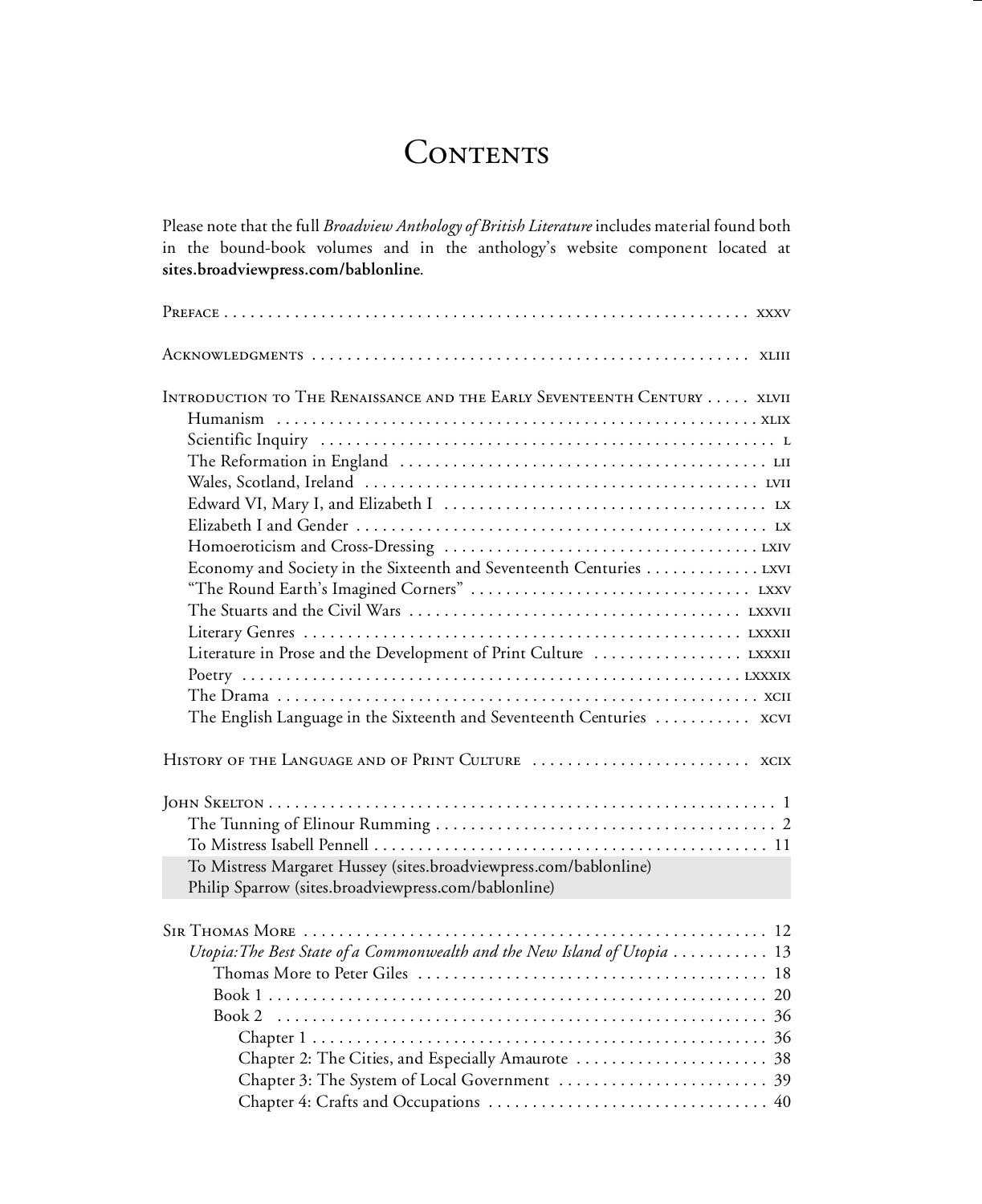| Chapter 5: Their Dealings with One Another  42                                       |    |
|--------------------------------------------------------------------------------------|----|
|                                                                                      |    |
|                                                                                      |    |
|                                                                                      |    |
|                                                                                      |    |
|                                                                                      |    |
|                                                                                      |    |
|                                                                                      |    |
| from A Dialogue of Comfort Against Tribulation (sites.broadviewpress.com/bablonline) |    |
| Part 2, Chapter 14                                                                   |    |
| Part 2, Chapter 16                                                                   |    |
| Part 3, Chapter 10                                                                   |    |
| Response to Luther                                                                   |    |
| The "Tower Correspondence" (sites.broadviewpress.com/bablonline)                     |    |
| To Margaret Roper (April/May 1534)                                                   |    |
| To Margaret Roper (May 1534)                                                         |    |
| To Margaret Roper (2 or 3 May 1535)                                                  |    |
| To Margaret Roper (3 June 1535)                                                      |    |
| To Margaret Roper (5 July 1535)                                                      |    |
| IN CONTEXT: Thomas More (sites.broadviewpress.com/bablonline)                        |    |
| Erasmus's Description of More                                                        |    |
| Roper's Description of More's Death                                                  |    |
| Tyndale's English Bible, King James Bible, Geneva Bible, Douay-Rheims Bible  76      |    |
|                                                                                      |    |
|                                                                                      |    |
| from Anne Askew, "The First Examination of Anne Askew"  89                           |    |
| from John Foxe, Acts and Monuments of These Latter and Perilous Days  90             |    |
|                                                                                      |    |
|                                                                                      |    |
|                                                                                      |    |
|                                                                                      |    |
| John Foxe                                                                            | 96 |
| from John Foxe, Acts and Monuments of These Latter and Perilous Days  96             |    |
|                                                                                      |    |
|                                                                                      |    |
|                                                                                      |    |
|                                                                                      |    |
|                                                                                      |    |
|                                                                                      |    |
| from Richard Morison, A Remedy for Sedition  109                                     |    |
| from Samuel Usque, Consolation for the Tribulations of Israel  110                   |    |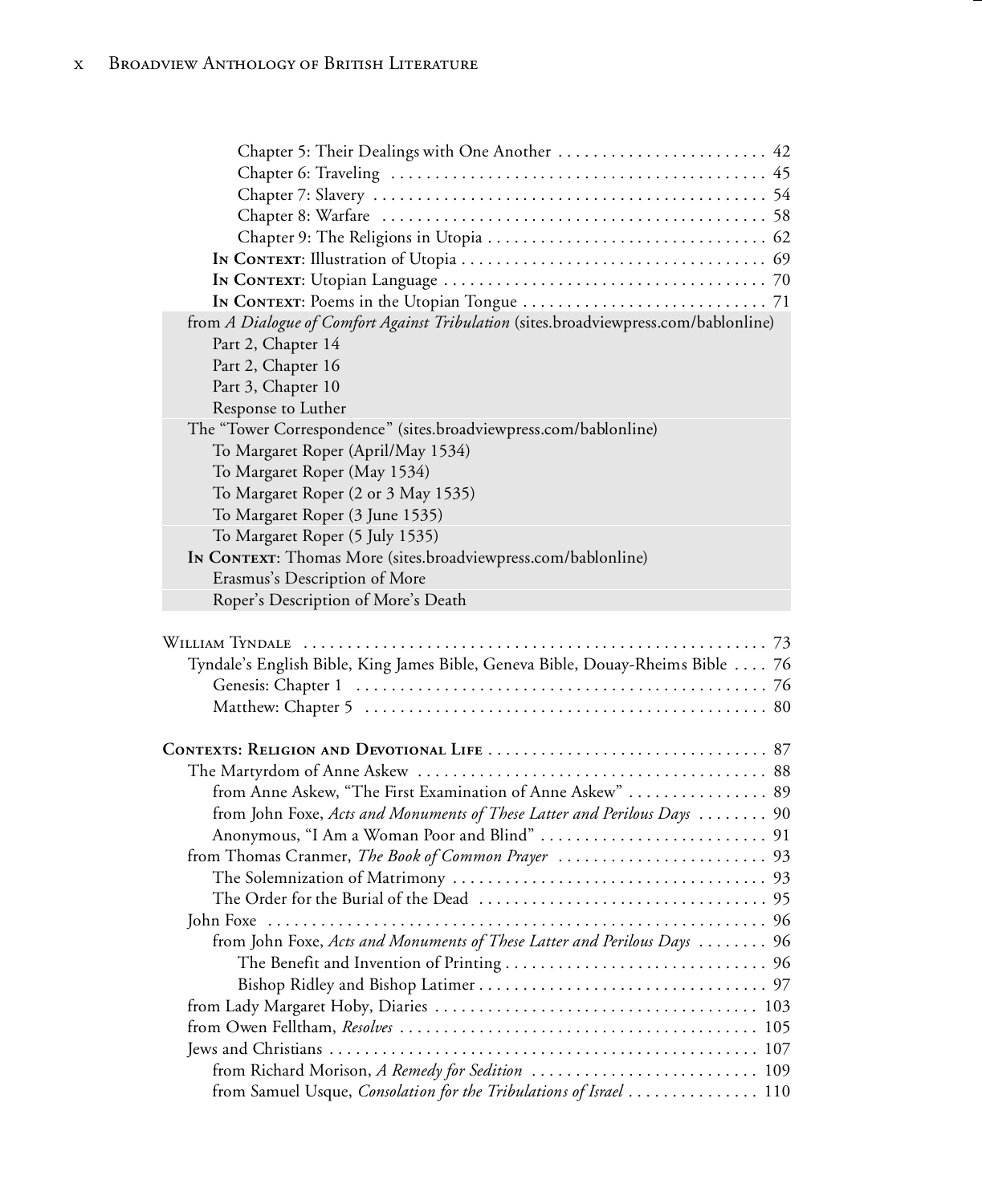| from Thomas Lodge, Wit's Misery, and the World's Madness  112        |  |
|----------------------------------------------------------------------|--|
| from Edward Coke, The Institutes of the Laws of England, Part 2  112 |  |
|                                                                      |  |
|                                                                      |  |
|                                                                      |  |
| 10 ("The long love that in my thought doth harbour")  114            |  |
| 29 ("The pillar perished is whereto I leant")  114                   |  |
| 31 ("Farewell, Love, and all thy laws forever")  114                 |  |
|                                                                      |  |
|                                                                      |  |
| 48 ("Vulcan begat me; Minerva me taught")  115                       |  |
| 60 ("Tagus, farewell, that westward with thy streams")  115          |  |
|                                                                      |  |
| 80 ("They flee from me that sometime did me seek")  115              |  |
| 94 ("Blame not my lute, for he must sound")  116                     |  |
|                                                                      |  |
|                                                                      |  |
| 123 ("Who list his wealth and ease retain")  117                     |  |
|                                                                      |  |
| 149 ("Mine own John Poyns, since ye delight to know")  117           |  |
|                                                                      |  |
|                                                                      |  |
| JOHN FOXE (sites.broadviewpress.com/bablonline)                      |  |
| from John Foxe, Acts and Monuments of These Latter and Perilous Days |  |
|                                                                      |  |
|                                                                      |  |
| Love, that Doth Reign and Live within My Thought  123                |  |
| Set Me Whereas the Sun Doth Parch the Green  123                     |  |
|                                                                      |  |
|                                                                      |  |
|                                                                      |  |
|                                                                      |  |
|                                                                      |  |
|                                                                      |  |
|                                                                      |  |
|                                                                      |  |
|                                                                      |  |
| 134 ("Pace non trovo et non ò da far guerra")  128                   |  |
| 134 ("I find no peace and all my war is done")  128                  |  |
| 140 ("Amor, che nel penser mio vive et regna")  129                  |  |
| 140 ("Love, that doth reign and live within my thought")  129        |  |
|                                                                      |  |

189 ("Passa la nave mia colma d'oblio") ................. ........ 129 189 ("My galley chargèd with forgetfulness") ................. .... 129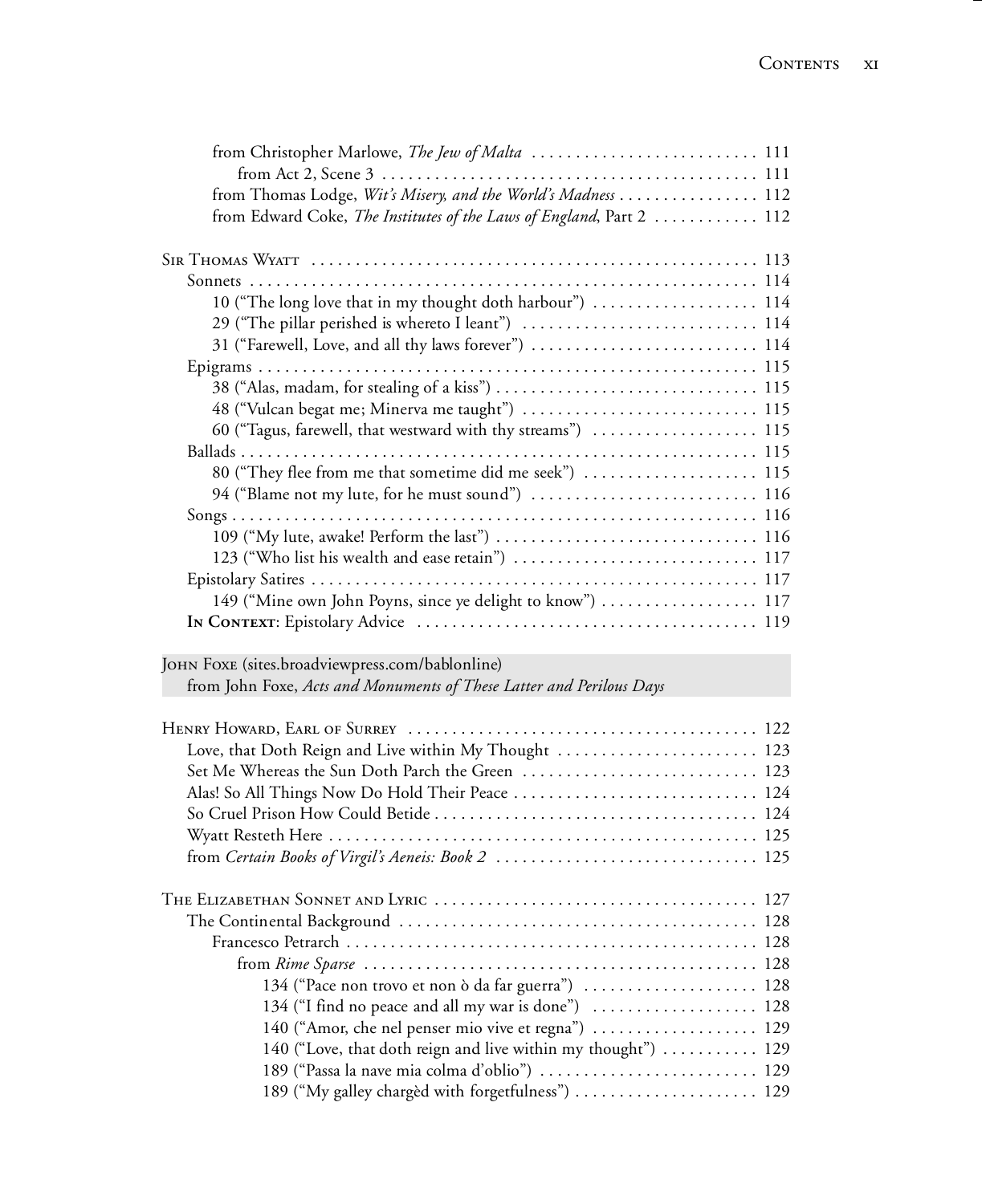| 190 ("Una candida cerva sopra l'erba")  130                                         |  |
|-------------------------------------------------------------------------------------|--|
| 190 ("Whoso list to hunt, I know where is a hind")  130                             |  |
|                                                                                     |  |
| 132 ("Quando io dimando nel mio pianto Amore")  130                                 |  |
|                                                                                     |  |
|                                                                                     |  |
|                                                                                     |  |
| 113 ("Si nostre vie est moins qu'une journée") $\dots\dots\dots\dots\dots\dots$ 131 |  |
| 113 ("If this, our life, be less than but a day")  131                              |  |
|                                                                                     |  |
| 31 ("Heureux qui, comme Ulysse, a fait un beau voyage")  131                        |  |
| 31 ("Blest he who like Ulysses voyaged fair and wide")  131                         |  |
|                                                                                     |  |
| ("Je vouldroy bien richement jaunissant")  132                                      |  |
| ("I would in rich and golden coloured rain")  132                                   |  |
| ("Quand vous serez bien vielle, au soir à la chandelle")  133                       |  |
| ("When you are very old, by candle's flame")  133                                   |  |
|                                                                                     |  |
|                                                                                     |  |
| ("Long have I heard, and yet I hear the sounds")  133                               |  |
| ("Look on me, Lord: though trembling I beknowe")  133                               |  |
| Henry Lock (sites.broadviewpress.com/bablonline)                                    |  |
| Sonnet 21 (The Merchant and the Pearl)                                              |  |
| "To the Honorable Lady, the Lady Rich"                                              |  |
|                                                                                     |  |
|                                                                                     |  |
| 6 ("Fair is my love, and cruel as she's fair")  134                                 |  |
| 28 ("Raising my hopes on hills of high desire")  134                                |  |
| 33 ("When men shall find thy flower, thy glory pass")  134                          |  |
|                                                                                     |  |
|                                                                                     |  |
| 6 ("How many paltry, foolish, painted things")  134                                 |  |
| 61 ("Since there's no help, come let us kiss and part")  134                        |  |
| 63 ("Truce, gentle Love, a parley now I crave")  135                                |  |
|                                                                                     |  |
|                                                                                     |  |
|                                                                                     |  |
|                                                                                     |  |
| 3 ("What eagle can behold her sun-bright eye")  135                                 |  |
|                                                                                     |  |
|                                                                                     |  |
| ("If there were, oh! an Hellespont of cream")  136                                  |  |
|                                                                                     |  |
| 14 ("Here, hold this glove [this milk-white cheverel glove]")  136                  |  |
|                                                                                     |  |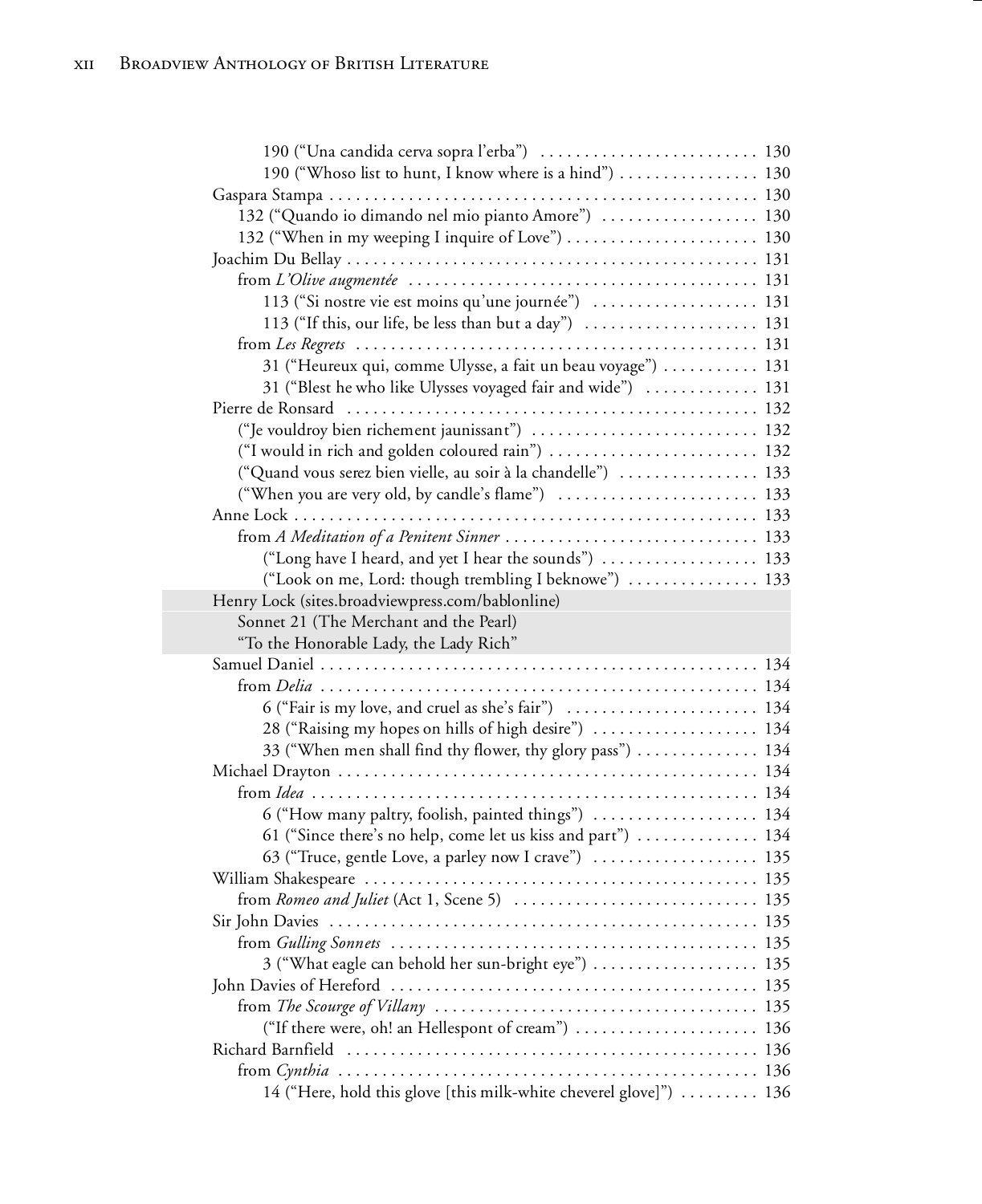| 17 ("Cherry-lipped Adonis in his snowy shape")  136 |  |
|-----------------------------------------------------|--|
|                                                     |  |
|                                                     |  |
|                                                     |  |
| Ode ("Absence, hear thou my protestation")  137     |  |

## Anne Lock

*A Meditation of a Penitent Sinner* [complete] (sites.broadviewpress.com/bablonline)

| LITERATURE IN IRELAND, GAELIC SCOTLAND, AND WALES  138                         |  |
|--------------------------------------------------------------------------------|--|
|                                                                                |  |
|                                                                                |  |
|                                                                                |  |
|                                                                                |  |
| There's a Young Man in Pursuit of Me / Atá Fleasgach Ar Mo Thí 143             |  |
| Woe to the One Whose Sickness Is Love / Is Mairg Dá Ngalar An Grádh 143        |  |
|                                                                                |  |
| Lament for MacGregor of Glenstrae, who was beheaded in 1570  144               |  |
|                                                                                |  |
|                                                                                |  |
|                                                                                |  |
|                                                                                |  |
|                                                                                |  |
|                                                                                |  |
| Bear with Thee, O Letter, My Blessing  152                                     |  |
|                                                                                |  |
|                                                                                |  |
|                                                                                |  |
|                                                                                |  |
|                                                                                |  |
|                                                                                |  |
| This caps all their tricks, this statute from overseas  155                    |  |
| IN CONTEXT: English Invasions of Ireland (sites.broadviewpress.com/bablonline) |  |
| from Edmund Spenser, A View of The Present State of Ireland                    |  |
| from Oliver Cromwell, Letter to the English Parliament (17 September 1649)     |  |
| from Father Thomas Quinn, Letter to the Vatican (28 August, 1656)              |  |
|                                                                                |  |
|                                                                                |  |
|                                                                                |  |
|                                                                                |  |
|                                                                                |  |
|                                                                                |  |
|                                                                                |  |
|                                                                                |  |
|                                                                                |  |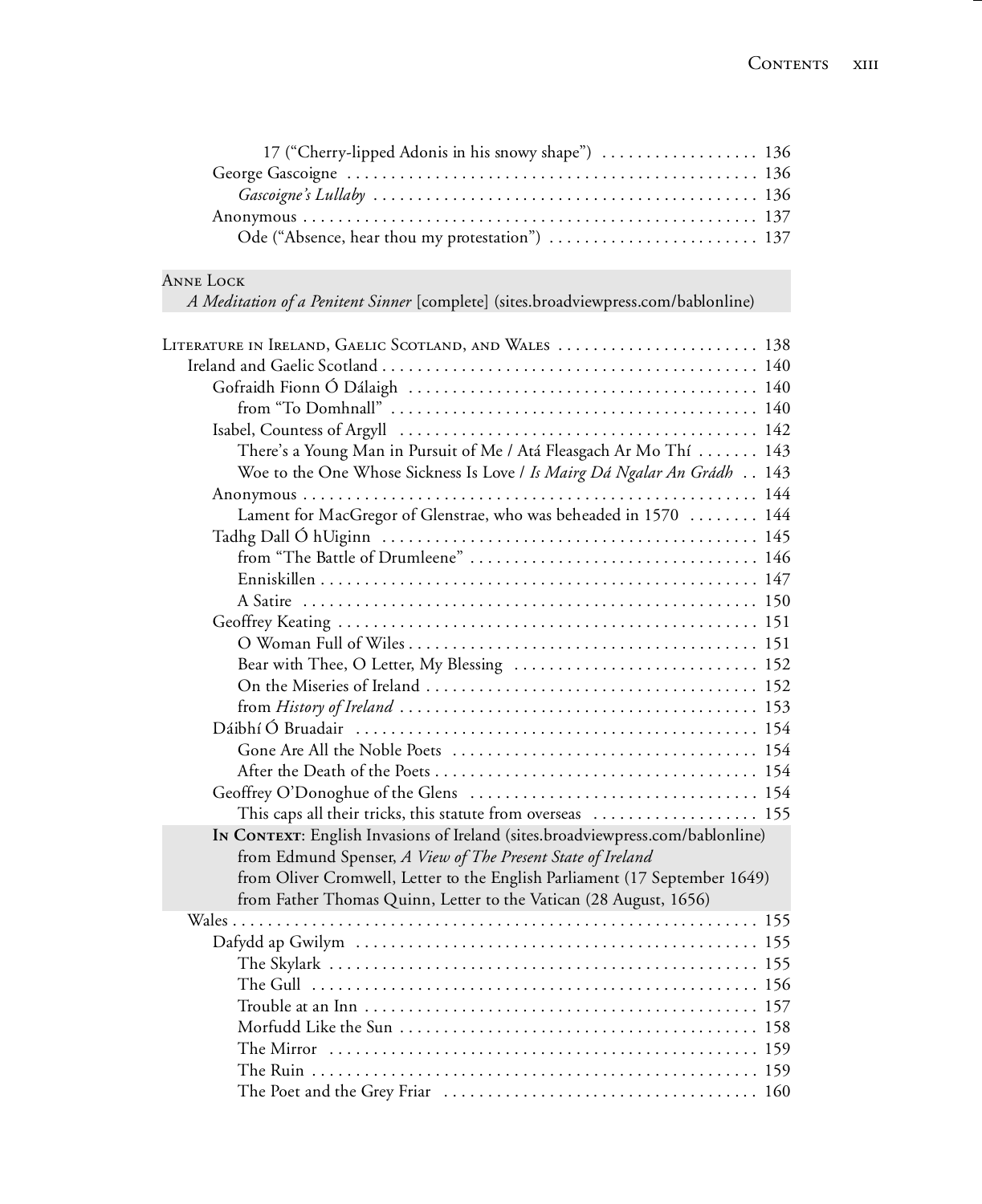| Conversation between a Welshman and an Englishwoman / Ymddiddan           |  |
|---------------------------------------------------------------------------|--|
|                                                                           |  |
|                                                                           |  |
|                                                                           |  |
|                                                                           |  |
| Christ's Suffering (sites.broadviewpress.com/bablonline)                  |  |
|                                                                           |  |
|                                                                           |  |
| The Story of Gwion Bach, Who Became Taliesin                              |  |
| (sites.broadviewpress.com/bablonline)                                     |  |
|                                                                           |  |
|                                                                           |  |
| from The Illusion of the World / Hud a Lliw y Byd  166                    |  |
|                                                                           |  |
| THE CORNISH Ordinalia (sites.broadviewpress.com/bablonline)               |  |
| Noah and the Ark                                                          |  |
| Origo Mundi, lines 917-1258                                               |  |
| The Crucifixion                                                           |  |
| Passio Christi, lines 2504-3030                                           |  |
| The Death of Pilate                                                       |  |
| Ressurexio Domini, lines 1587-2044                                        |  |
|                                                                           |  |
|                                                                           |  |
|                                                                           |  |
| from Book 1 [additional material] (sites.broadviewpress.com/bablonline)   |  |
| from Book 3 (sites.broadviewpress.com/bablonline)                         |  |
|                                                                           |  |
| from Book 4 [additional material] (sites.broadviewpress.com/bablonline)   |  |
|                                                                           |  |
|                                                                           |  |
|                                                                           |  |
| Lady Jane Grey to Her Father, 9 February 1554  184                        |  |
| A Letter Written by the Lady Jane to Her Sister Lady Katherine  184       |  |
| A Certain Prayer of the Lady Jane in the Time of Her Trouble  185         |  |
| Certain Pretty Verses Written by the Said Lady Jane with a Pin  186       |  |
|                                                                           |  |
| from John Foxe, Acts and Monuments of These Latter and Perilous Days  187 |  |

Thomas Deloney (sites.broadviewpress.com/bablonline) *Jack of Newbury*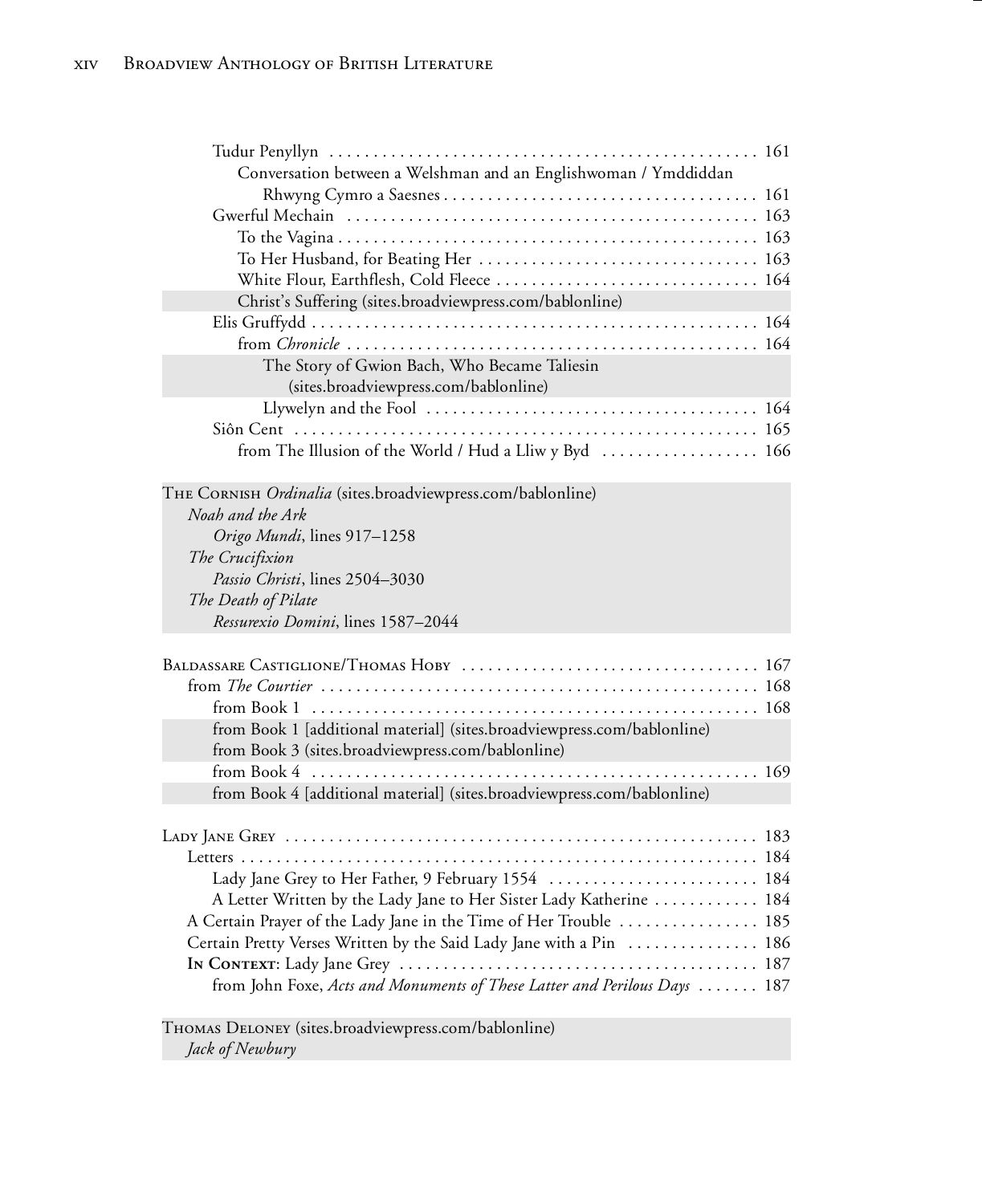| from Paul's Epistle to the Ephesians, 6.11-17 (Geneva Bible)  317    |  |
|----------------------------------------------------------------------|--|
| from Desiderius Erasmus, Enchiridion militis Christiani [Handbook of |  |
|                                                                      |  |
|                                                                      |  |
|                                                                      |  |
| from The Shepheardes Calender (sites.broadviewpress.com/bablonline)  |  |
|                                                                      |  |
|                                                                      |  |
| 3 ("The soverayne beauty which I doo admyre")  320                   |  |
|                                                                      |  |
| 15 ("Ye tradefull Merchants, that with weary toyle")  320            |  |
|                                                                      |  |
|                                                                      |  |
| 34 ("Lyke as a ship that through the Ocean wyde")  321               |  |
| 37 ("What guyle is this, that those her golden tresses")  321        |  |
|                                                                      |  |
| 64 ("Comming to kisse her lyps, [such grace I found]")  321          |  |
|                                                                      |  |
|                                                                      |  |
| 69 ("The famous warriors of the anticke world")  322                 |  |
|                                                                      |  |
| 74 ("Most happy letters fram'd by skilfull trade")  322              |  |
|                                                                      |  |
|                                                                      |  |
|                                                                      |  |
|                                                                      |  |
|                                                                      |  |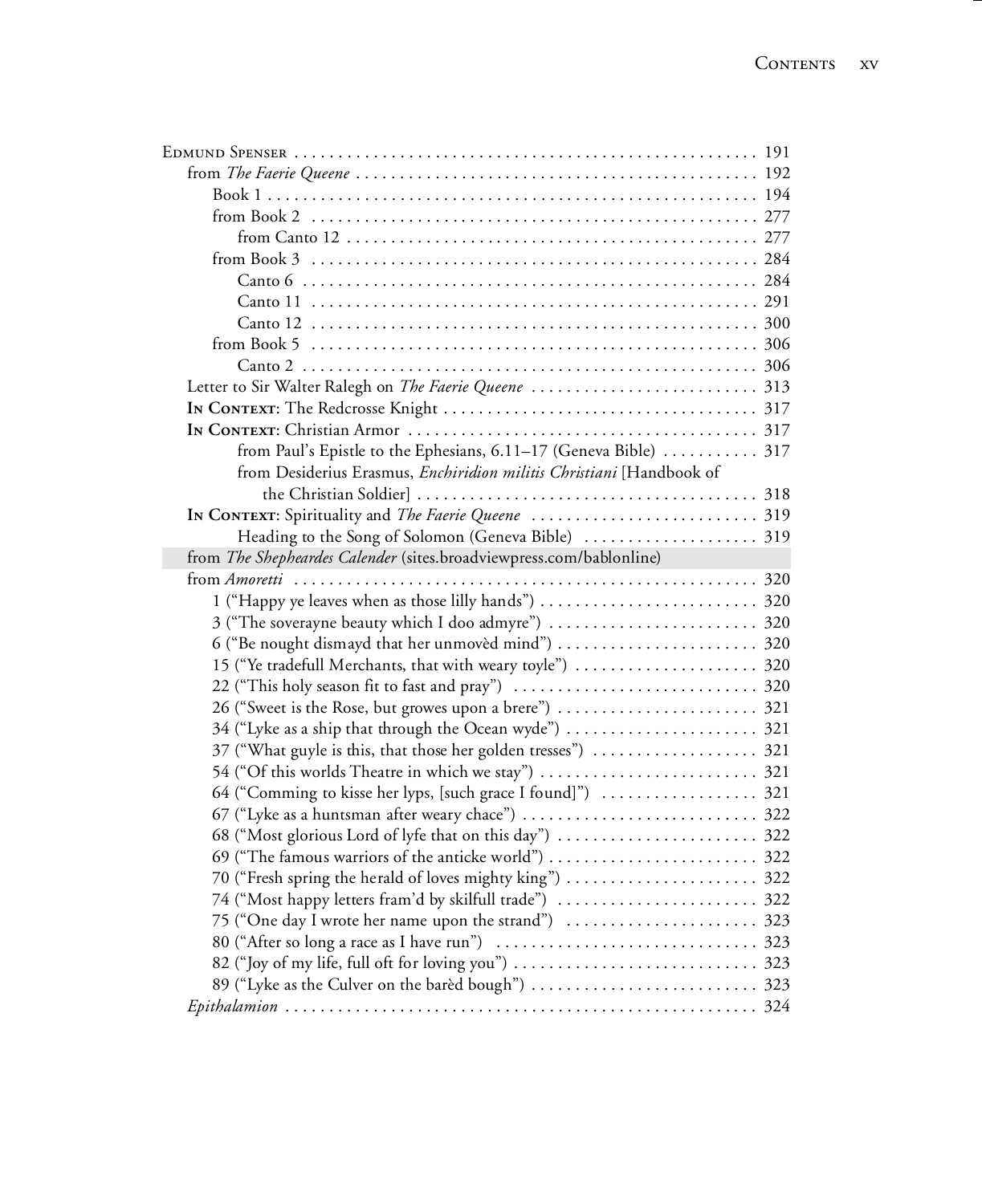| 1 ("Loving in truth, and fain in verse my love to show")  332        |  |
|----------------------------------------------------------------------|--|
|                                                                      |  |
| 7 ("When Nature made her chief work, Stella's eyes")  332            |  |
|                                                                      |  |
|                                                                      |  |
| 21 ("Your words, my friend [right healthful caustics] blame")  333   |  |
|                                                                      |  |
|                                                                      |  |
|                                                                      |  |
|                                                                      |  |
|                                                                      |  |
|                                                                      |  |
| 31 ("With how sad steps, oh Moon, thou climb'st the skies")  334     |  |
|                                                                      |  |
|                                                                      |  |
| 41 ("Having this day my horse, my hand, my lance")  335              |  |
|                                                                      |  |
|                                                                      |  |
|                                                                      |  |
|                                                                      |  |
|                                                                      |  |
|                                                                      |  |
|                                                                      |  |
| 53 ("In martial sports I had my cunning tried")  336                 |  |
|                                                                      |  |
|                                                                      |  |
|                                                                      |  |
|                                                                      |  |
|                                                                      |  |
| 94 ("Grief find the words, for thou hast made my brain")  338        |  |
| 95 ("Yet Sighs, dear Sighs, indeed true friends you are")  338       |  |
| 96 ("Thought, with good cause thou lik'st so well the Night")  338   |  |
| 97 ("Dian, that fain would cheer her friend the Night")  338         |  |
|                                                                      |  |
| 99 ("When far-spent night persuades each mortal eye")  339           |  |
| 100 ("Oh tears, no tears, but rain from Beauty's skies")  339        |  |
|                                                                      |  |
| 102 ("Where be those roses gone, which sweetened so our eyes?")  339 |  |
|                                                                      |  |
|                                                                      |  |
|                                                                      |  |
|                                                                      |  |
|                                                                      |  |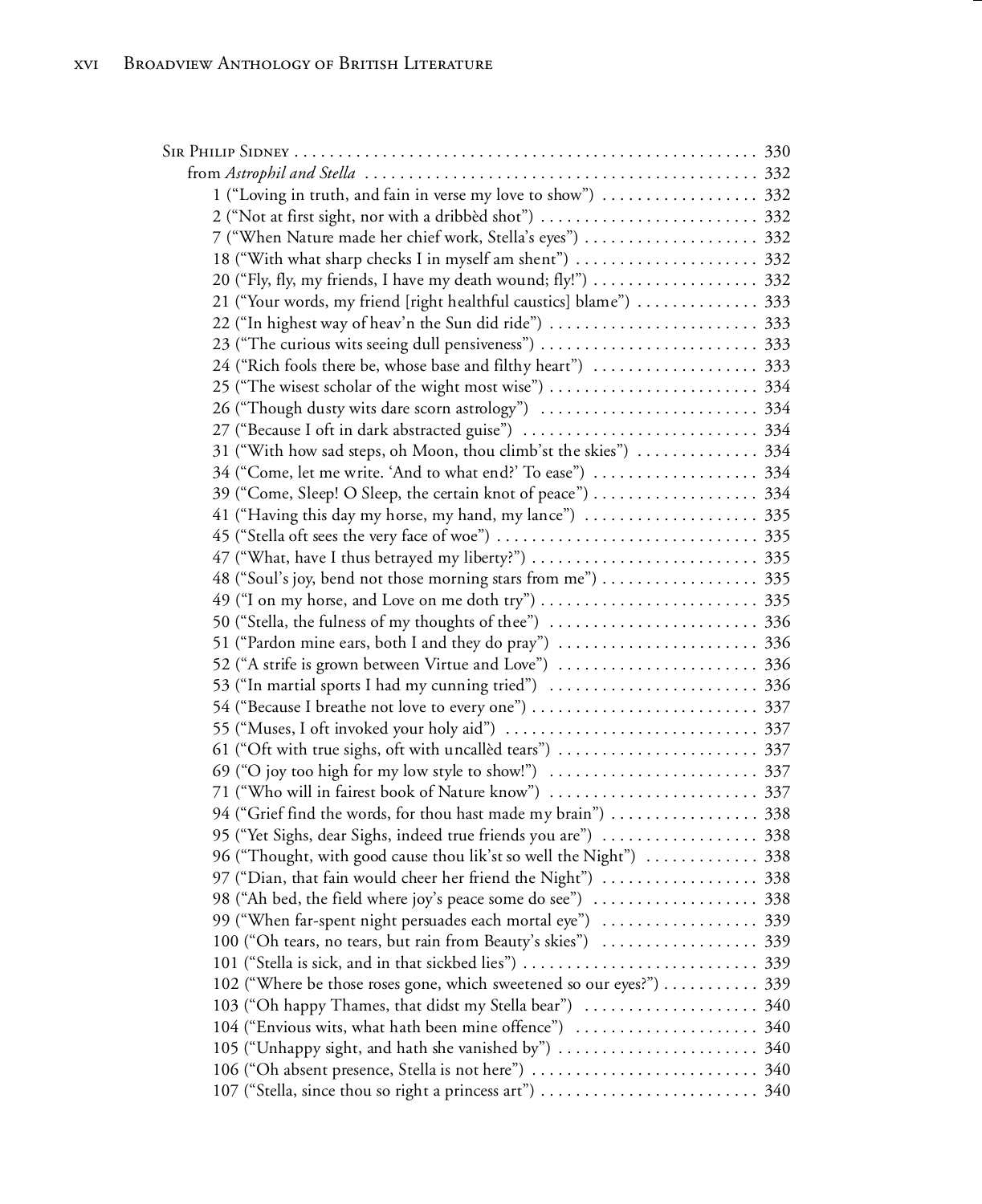| To the Angel Spirit of the Most Excellent Sir Philip Sidney  391             |  |
|------------------------------------------------------------------------------|--|
|                                                                              |  |
|                                                                              |  |
|                                                                              |  |
|                                                                              |  |
|                                                                              |  |
| Even now that care (To the Thrice-Sacred Queen Elizabeth)  396               |  |
|                                                                              |  |
|                                                                              |  |
|                                                                              |  |
|                                                                              |  |
|                                                                              |  |
| Poems Exchanged between Sir Walter Ralegh and Elizabeth I 400                |  |
|                                                                              |  |
|                                                                              |  |
|                                                                              |  |
| To Our Most Noble and Virtuous Queen Katherine  402                          |  |
| The answer to the Queen's Highness to the petitions proponed unto her by the |  |
| Lower House concerning her marriage (sites.broadviewpress.com/bablonline)    |  |
| Letters to the Duke of Anjou (sites.broadviewpress.com/bablonline)           |  |
|                                                                              |  |
| from Speech to a Parliamentary Delegation, 5 November 1566  405              |  |
| IN CONTEXT: Elizabeth and Marriage (sites.broadviewpress.com/bablonline)     |  |
| Letter to Elizabeth I from William Cecil, Lord Burghley Regarding Her        |  |
| Proposed Marriage                                                            |  |
|                                                                              |  |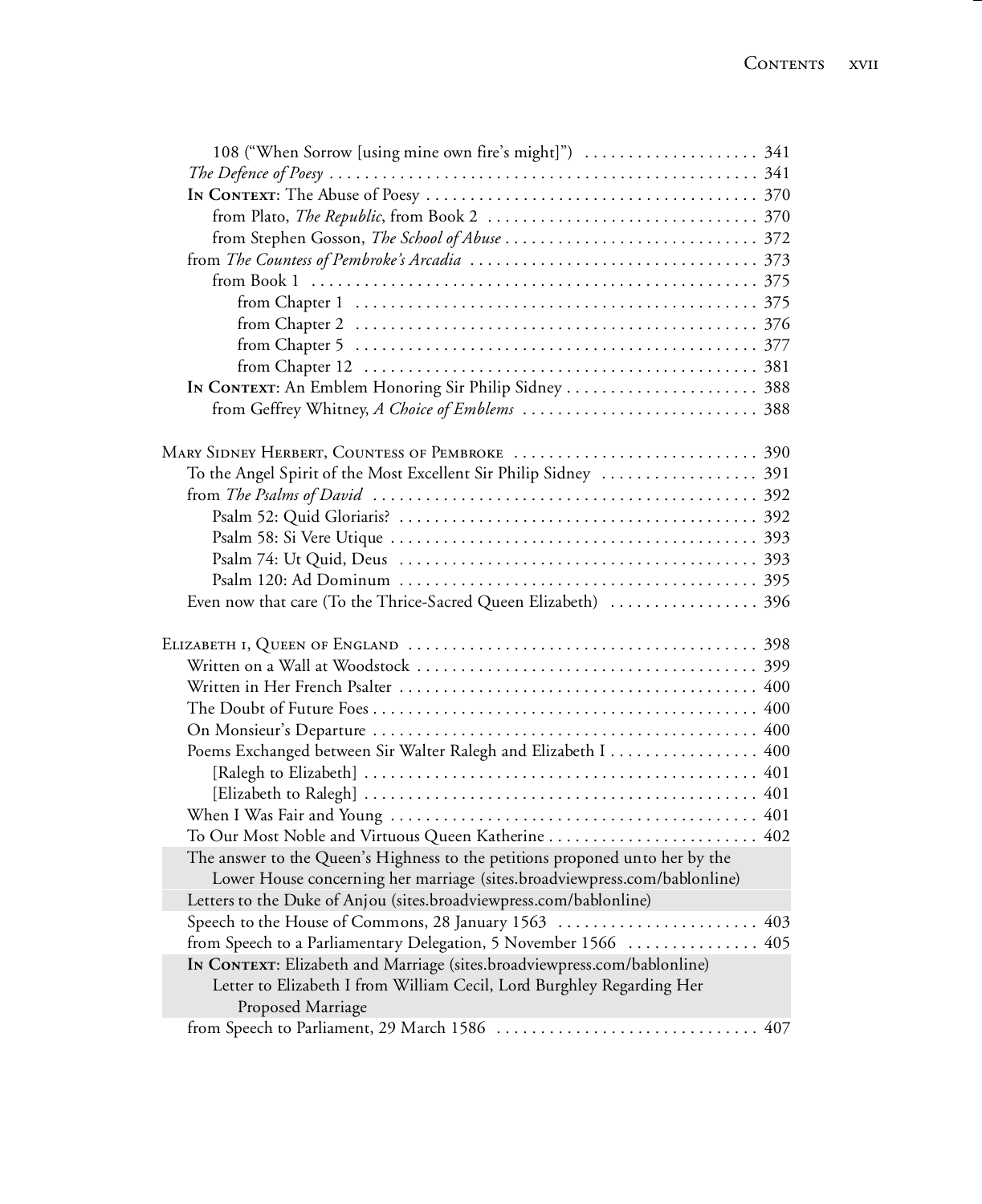| IN CONTEXT: Elizabeth and Catholicism (sites.broadviewpress.com/bablonline)<br>Pope Pius V, The Bull of Excommunication Against Elizabeth |
|-------------------------------------------------------------------------------------------------------------------------------------------|
| 408                                                                                                                                       |
| from Letter from Elizabeth I to Mary, Queen of Scots, 24 February 1567  408                                                               |
| Letter from Elizabeth I to Mary, Queen of Scots, 12 October 1586<br>409                                                                   |
| 409                                                                                                                                       |
| Letter from Mary, Queen of Scots to Henry III, 8 February 1587                                                                            |
| Letter from Elizabeth I to James VI, 14 February 1587  410                                                                                |
|                                                                                                                                           |
| IN CONTEXT: The Speech at Tilbury (sites.broadviewpress.com/bablonline)                                                                   |
| Thomas Deloney, "The Queen's Visiting of the Camp at Tilbury"<br>Two Letters from Elizabeth to Catherine de Bourbon  411                  |
|                                                                                                                                           |
| Letter from Elizabeth I to Essex in Ireland, 19 July 1599  412                                                                            |
| In CONTEXT: Tyrone's Rebellion (The Nine Years' War)                                                                                      |
| (sites.broadviewpress.com/bablonline)                                                                                                     |
|                                                                                                                                           |
|                                                                                                                                           |
|                                                                                                                                           |
|                                                                                                                                           |
| from Izaak Walton, The Compleat Angler  420                                                                                               |
|                                                                                                                                           |
|                                                                                                                                           |
| from Nicholas Hilliard, A Treatise Concerning the Art of Limning  421                                                                     |
| from A Letter to F.P. Verney from the Countess of Sussex  421                                                                             |
| Oliver Cromwell, Instructions to His Painter, as Reported by                                                                              |
|                                                                                                                                           |
|                                                                                                                                           |
|                                                                                                                                           |
|                                                                                                                                           |
| from An Anonymous Venetian Official Traveling in England, A Relation,                                                                     |
| or Rather a True Account, of the Island of England  425                                                                                   |
|                                                                                                                                           |
|                                                                                                                                           |
| from Sarah Longe, Mrs. Sarah Longe Her Receipt Book  426                                                                                  |
|                                                                                                                                           |
|                                                                                                                                           |
|                                                                                                                                           |
| The Supernatural and the Miraculous $\ldots \ldots \ldots \ldots \ldots \ldots \ldots \ldots \ldots \ldots$ 429                           |
| from Reginald Scot, The Discovery of Witchcraft  430                                                                                      |
| from George Gifford, A Discourse of the Subtle Practices of Devils by Witches                                                             |
|                                                                                                                                           |
| from Joseph Hall, Characters of Virtues and Vices  431                                                                                    |
| from Sir John Harington, "Account of an Audience with King James I,"                                                                      |
|                                                                                                                                           |
| Anonymous Broadsheet, "The Form and Shape of a Monstrous Child"  432                                                                      |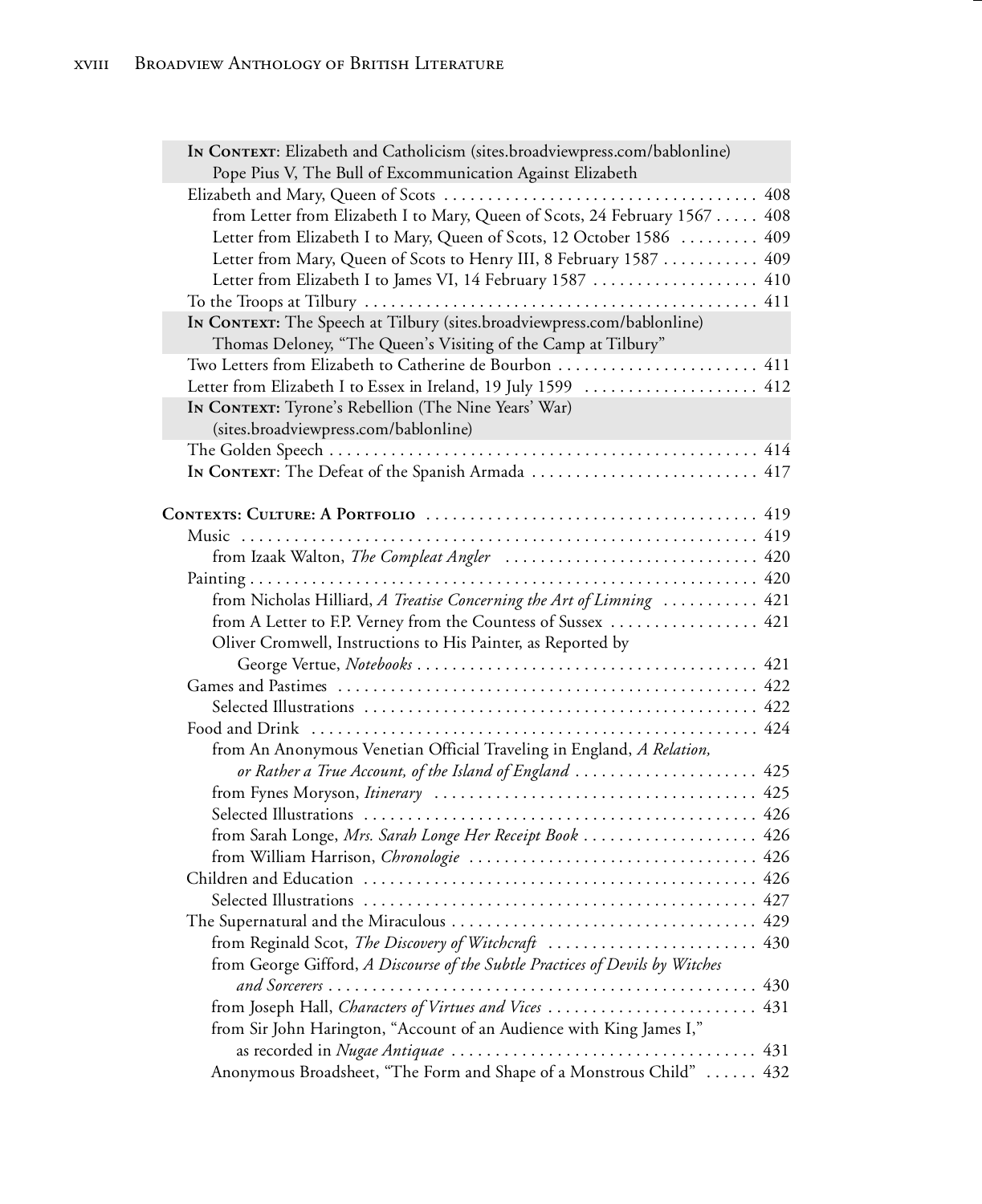| from "A True Report of the Late Horrible Murder Committed by                                                                                                  |  |
|---------------------------------------------------------------------------------------------------------------------------------------------------------------|--|
|                                                                                                                                                               |  |
|                                                                                                                                                               |  |
|                                                                                                                                                               |  |
|                                                                                                                                                               |  |
| from Geffrey Whitney, A Choice of Emblems  440                                                                                                                |  |
|                                                                                                                                                               |  |
|                                                                                                                                                               |  |
| ("A single thought that haunts me, day and night" / "Une seul penser qui                                                                                      |  |
|                                                                                                                                                               |  |
| ("O gods, have of me compassion" / "O Dieux ayez de moy compassion")  445                                                                                     |  |
| ("In his hands and in his full power" / "Entre ses mains & en son plein                                                                                       |  |
|                                                                                                                                                               |  |
| ("And now she begins to see" / "Et maintenant elle commence à voir")  446<br>("You believe her [alas] I perceive it too well" / "Vous la croyez, las! trop je |  |
|                                                                                                                                                               |  |
|                                                                                                                                                               |  |
|                                                                                                                                                               |  |
|                                                                                                                                                               |  |
|                                                                                                                                                               |  |
|                                                                                                                                                               |  |
|                                                                                                                                                               |  |
| KING JAMES VI (sites.broadviewpress.com/bablonline)                                                                                                           |  |
| A Sonnet on Tycho Brahe                                                                                                                                       |  |
| An Epitaph on Sir Philip Sidney                                                                                                                               |  |
| from A Speech to the Lords and Commons                                                                                                                        |  |
| from A Counterblast to Tobacco                                                                                                                                |  |
|                                                                                                                                                               |  |
|                                                                                                                                                               |  |
| Salve Deus Rex Judaorum [complete text] (sites.broadviewpress.com/bablonline)                                                                                 |  |
|                                                                                                                                                               |  |
|                                                                                                                                                               |  |
|                                                                                                                                                               |  |
|                                                                                                                                                               |  |
|                                                                                                                                                               |  |
|                                                                                                                                                               |  |
|                                                                                                                                                               |  |
|                                                                                                                                                               |  |
|                                                                                                                                                               |  |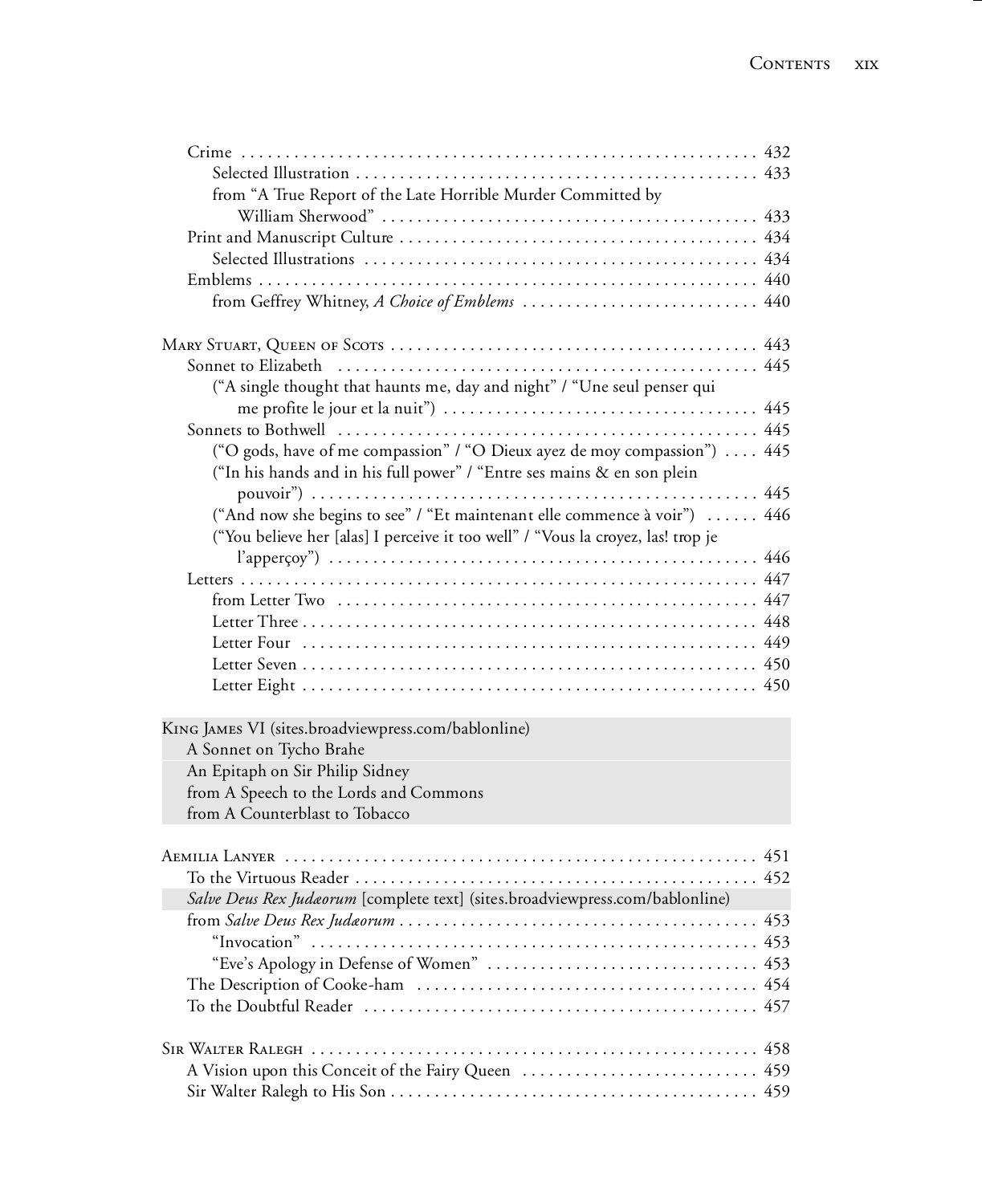| from The Discovery of the Large, Rich, and Beautiful Empire of Guiana  462 |  |
|----------------------------------------------------------------------------|--|
|                                                                            |  |
| from Part 1 (sites.broadviewpress.com/bablonline)                          |  |
| from Part 2                                                                |  |
| from Part 4                                                                |  |
|                                                                            |  |
|                                                                            |  |
|                                                                            |  |
| CONTEXTS: OTHER LANDS, OTHER CULTURES  470                                 |  |
| from Sir John Hawkins, "Account of His third voyage"  471                  |  |
| from Anthony Jenkinson, "The Voyage of Master Anthony Jenkinson"  472      |  |
|                                                                            |  |
|                                                                            |  |
|                                                                            |  |
|                                                                            |  |
|                                                                            |  |
|                                                                            |  |
|                                                                            |  |
| from Arthur Barlow, "The first voyage made to the coasts of America"  482  |  |
| Michael Drayton, "To the Virginian Voyage"  484                            |  |
| from John Smith, General History of Virginia and the Summer Isles  485     |  |
| from John Rolfe, "Letter to Sir Thomas Dale"  488                          |  |
| from John Smith, General History of Virginia and the Summer Isles  488     |  |
|                                                                            |  |
| from Richard Whitbourne, A Discourse and Discovery of Newfoundland  489    |  |
| Robert Hayman, "To My Very Good Friend Mr. John Poynts"  490               |  |
| from "The Royal Charter for Incorporating the Hudson's Bay Company"  490   |  |
| from Mary Rowlandson, A Narrative of the Captivity and Restoration of      |  |
|                                                                            |  |
| GEORGE PEELE (sites.broadviewpress.com/bablonline)                         |  |
| The Old Wives' Tale                                                        |  |
|                                                                            |  |
|                                                                            |  |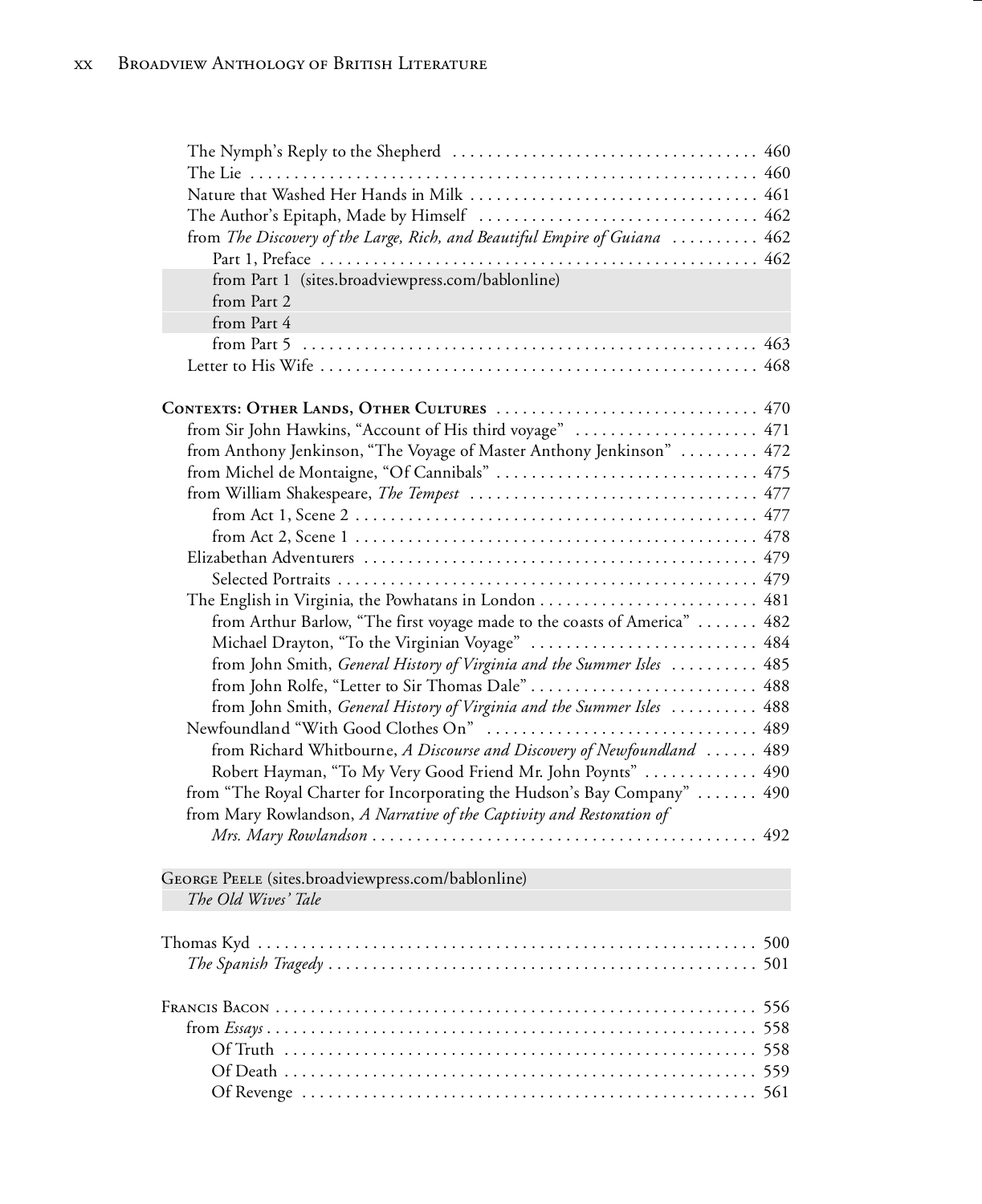| from Novum Organum (sites.broadviewpress.com/bablonline)                      |     |
|-------------------------------------------------------------------------------|-----|
| from The New Atlantis (sites.broadviewpress.com/bablonline)                   |     |
|                                                                               |     |
|                                                                               |     |
|                                                                               |     |
|                                                                               |     |
|                                                                               |     |
|                                                                               |     |
|                                                                               |     |
|                                                                               |     |
|                                                                               |     |
|                                                                               |     |
|                                                                               |     |
|                                                                               |     |
|                                                                               |     |
|                                                                               |     |
| from Anonymous, The History of the Damnable Life, and Deserved Death          |     |
|                                                                               |     |
| from Henricus Cornelius Agrippa, De Occulta Philosophia                       |     |
|                                                                               |     |
| IN CONTEXT: Dr. Faustus, the "B" Text (sites.broadviewpress.com/bablonline)   |     |
| [Note to instructors: Dr. Faustus the B Text as well as several other Marlowe |     |
| plays are among over 400 available editions from Broadview, any one of which  |     |
| may be packaged together with this anthology volume at no extra cost to the   |     |
| student.]                                                                     |     |
|                                                                               |     |
| <b>Lest Collections</b>                                                       | 628 |
|                                                                               |     |
| from Anonymous, Tales and Quick Answers (sites.broadviewpress.com/bablonline) |     |
|                                                                               |     |
|                                                                               |     |
| from John Taylor, Wit and Mirth (sites.broadviewpress.com/bablonline)         |     |
|                                                                               |     |
|                                                                               |     |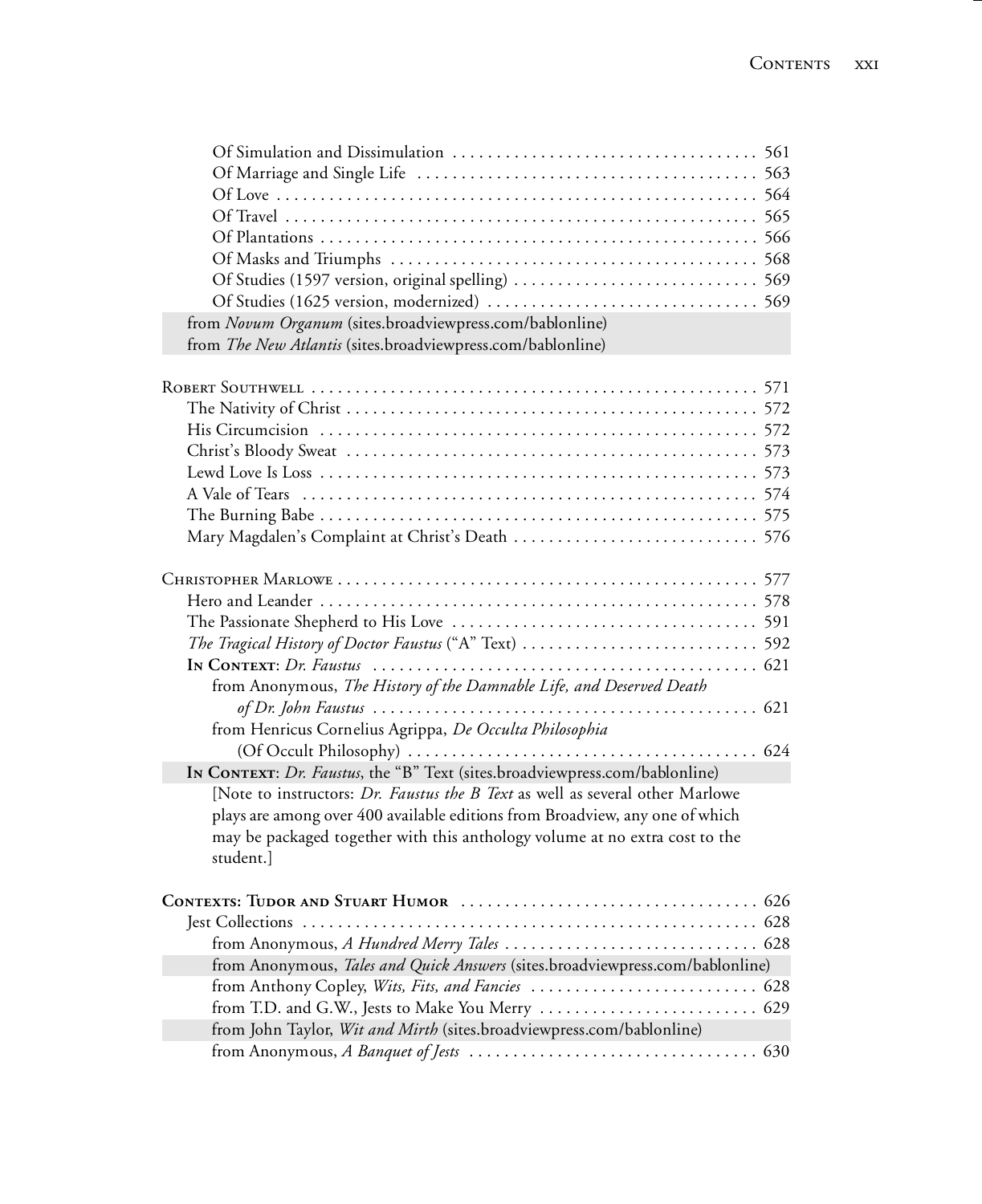| from Walter Smith, Twelve Marry Jests of the Widow Edith                      |  |
|-------------------------------------------------------------------------------|--|
| (sites.broadviewpress.com/bablonline)                                         |  |
|                                                                               |  |
| from Anonymous, Merry and Conceited Jests of George Peele  631                |  |
|                                                                               |  |
| from Anonymous, The Life of Long Meg of Westminster  633                      |  |
|                                                                               |  |
|                                                                               |  |
| from Sir Thomas More, The Confutation of Tyndale's Answer  635                |  |
| from Sir Thomas More, A Dialogue of Comfort Against Tribulation  635          |  |
|                                                                               |  |
| from Baldassare Castiglione, translated by Thomas Hoby, The Courtier of Count |  |
|                                                                               |  |
| from Francis Bacon, Apophthegmes New and Old  640                             |  |
| from Thomas Nash, Quaternio, or A Fourfold Way to a Happy Life  640           |  |
|                                                                               |  |
| The Mad-Merry Pranks of Robin Good-fellow  641                                |  |
|                                                                               |  |
| A New Medley, or A Mess of All-together (sites.broadviewpress.com/bablonline) |  |
|                                                                               |  |
|                                                                               |  |
|                                                                               |  |
|                                                                               |  |
|                                                                               |  |
|                                                                               |  |
|                                                                               |  |
|                                                                               |  |
|                                                                               |  |
|                                                                               |  |
|                                                                               |  |
|                                                                               |  |
|                                                                               |  |
| 20 ("A woman's face with nature's own hand painted")  678                     |  |
|                                                                               |  |
| 29 ("When in disgrace with fortune and men's eyes")  678                      |  |
|                                                                               |  |
| 33 ("Full many a glorious morning have I seen")  679                          |  |
|                                                                               |  |
|                                                                               |  |
|                                                                               |  |
|                                                                               |  |
|                                                                               |  |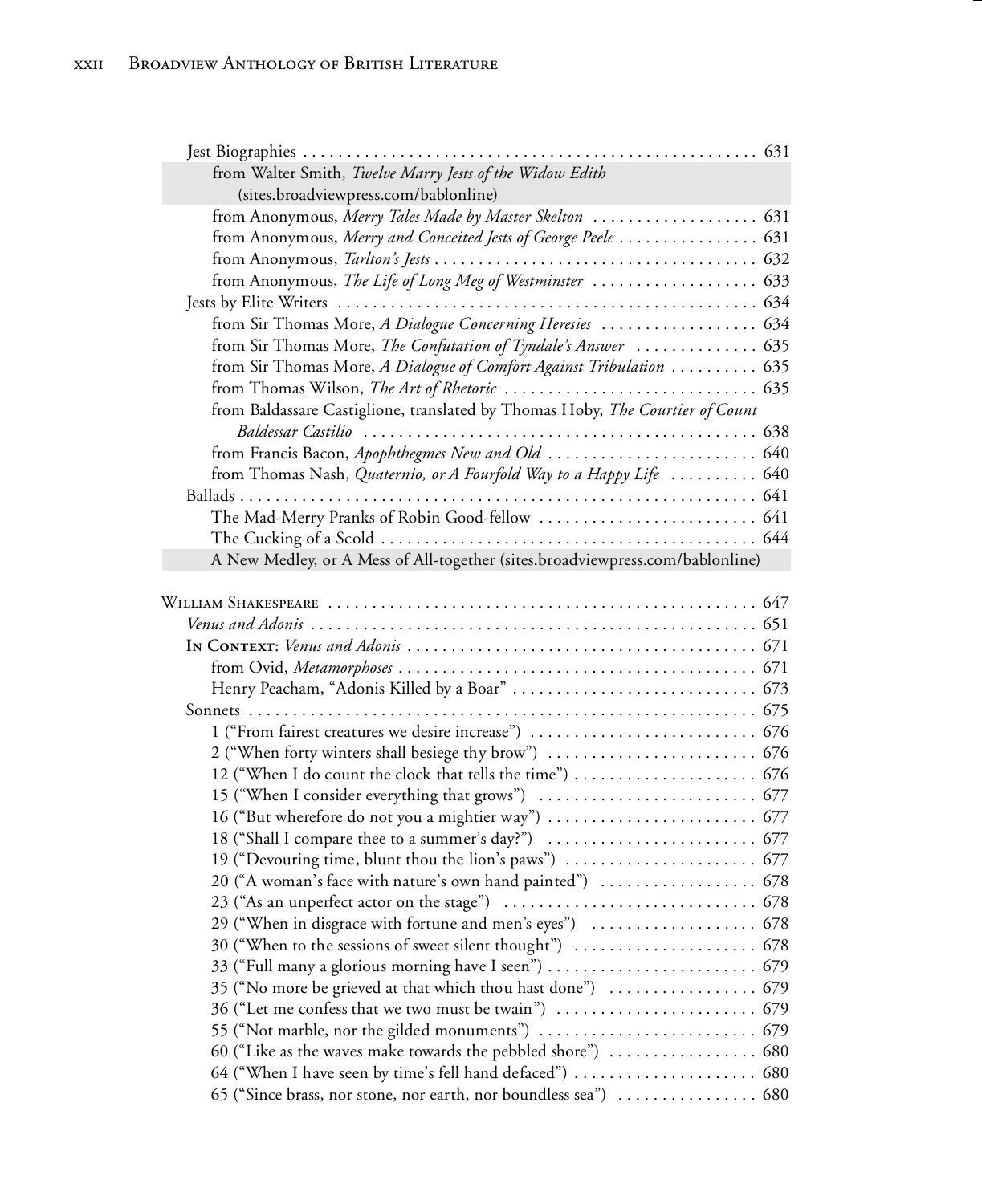| 71 ("No longer mourn for me when I am dead")  680                         |  |
|---------------------------------------------------------------------------|--|
|                                                                           |  |
|                                                                           |  |
|                                                                           |  |
| 87 ("Farewell—thou art too dear for my possessing")  681                  |  |
|                                                                           |  |
| 94 ("They that have power to hurt and will do none")  682                 |  |
|                                                                           |  |
| 98 ("From you have I been absent in the spring")  682                     |  |
|                                                                           |  |
|                                                                           |  |
|                                                                           |  |
|                                                                           |  |
|                                                                           |  |
|                                                                           |  |
| 127 ("In the old age black was not counted fair")  684                    |  |
|                                                                           |  |
|                                                                           |  |
|                                                                           |  |
|                                                                           |  |
|                                                                           |  |
| 138 ("When my love swears that she is made of truth")  685                |  |
|                                                                           |  |
|                                                                           |  |
|                                                                           |  |
|                                                                           |  |
|                                                                           |  |
|                                                                           |  |
| Twelfth Night (sites.broadviewpress.com/bablonline)                       |  |
| IN CONTEXT: Performance and Sources (sites.broadviewpress.com/bablonline) |  |
| IN CONTEXT: Gender and Sexuality                                          |  |
| IN CONTEXT: Theater and Society                                           |  |
| IN CONTEXT: Music and the Passions                                        |  |
| IN CONTEXT: Dueling                                                       |  |
| A Midsummer Night's Dream (sites.broadviewpress.com/bablonline)           |  |
| The Merchant of Venice (sites.broadviewpress.com/bablonline)              |  |
| In CONTEXT: Sources and Context                                           |  |
| IN CONTEXT: Jews and Christians                                           |  |
| <b>IN CONTEXT: Revenge</b>                                                |  |
| In CONTEXT: Commercial Life: Of Venice, Merchants, Usurers, and Debtors   |  |
| In CONTEXT: Friendship and Love between Men                               |  |
| In CONTEXT: Women, Family, and Obedience                                  |  |
| King Lear (sites.broadviewpress.com/bablonline)                           |  |
| IN CONTEXT: Facsimile Pages                                               |  |
| In CONTEXT: King Lear: Sources and Analogues                              |  |
|                                                                           |  |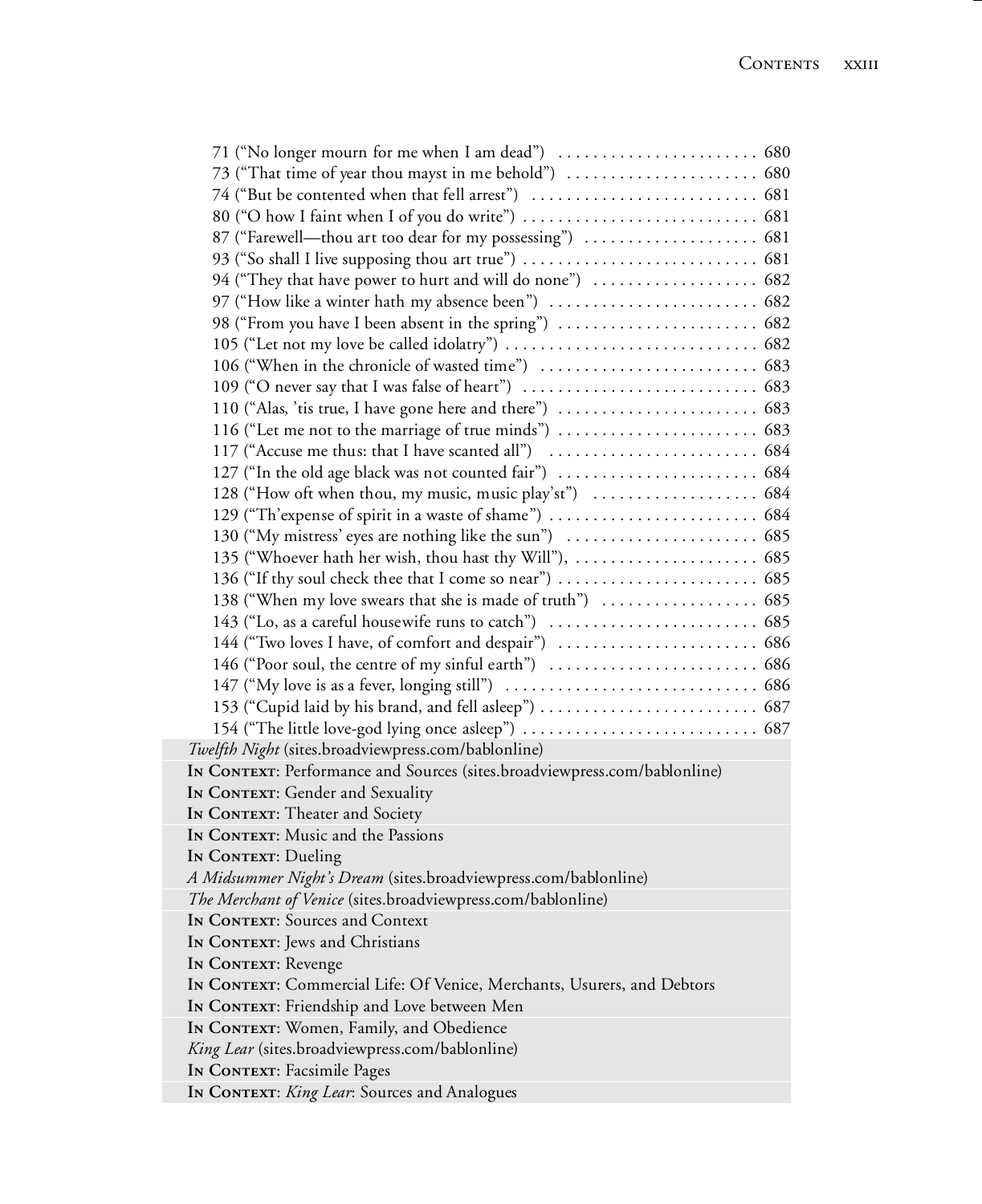#### **In Context**: *King Lear*: Seventeenth-Century Reception History

[Note to instructors: *King Lear*, *Twelfth Night*, and *The Merchant of Venice* are among over 400 available editions from Broadview, any one of which may be packaged together with this anthology volume at no extra cost to the student.]

#### **Contexts: The Theater in Shakespeare's Time** (sites.broadviewpress.com/bablonline)

The Swan Theater, sketch *Titus Andronicus* in Performance The Plot of *The Seven Deadly Sins* Early Editions of Shakespeare's Plays

Thomas Campion (sites.broadviewpress.com/bablonline) from *A Book of Ayres* 3 ("I care not for these ladies") 5 ("My love hath vow'd he will forsake me") 6 ("When to her lute Corrina sings") 8 ("It fell on a summer's day") 21 ("Come, let us sound with melody the praises") The Writer to his Book from *Observations in the Art of English Poesy* The First Chapter, Entreating of Numbers in General The Second Chapter, Declaring the Unaptness of Rhyme in Poesy The Third Chapter, Of Our English Numbers in General The English Sapphic

| THOMAS NASHE (sites.broadviewpress.com/bablonline)              |  |
|-----------------------------------------------------------------|--|
| The Choice of Valentines, Or the Merry Ballad of Nash His Dildo |  |
| The Unfortunate Traveller                                       |  |

| The Admonition by the Author to All Young Gentlewomen, and to All       |
|-------------------------------------------------------------------------|
|                                                                         |
|                                                                         |
| In Answer to Comfort Her, by Showing His Haps to Be Harder 696          |
|                                                                         |
|                                                                         |
| The Manner of Her Will, and What She Left to London and All Those in It |
|                                                                         |
| CONTEXTS: "UNCONSTANT WOMEN," "EXCELLENT WOMEN":                        |
|                                                                         |

| Paradox 6: "That it is Possible to Find Some Virtue in Some Women"  705 |  |
|-------------------------------------------------------------------------|--|
| Problem 6: "Why Hath the Common Opinion Afforded Women Souls?"  705     |  |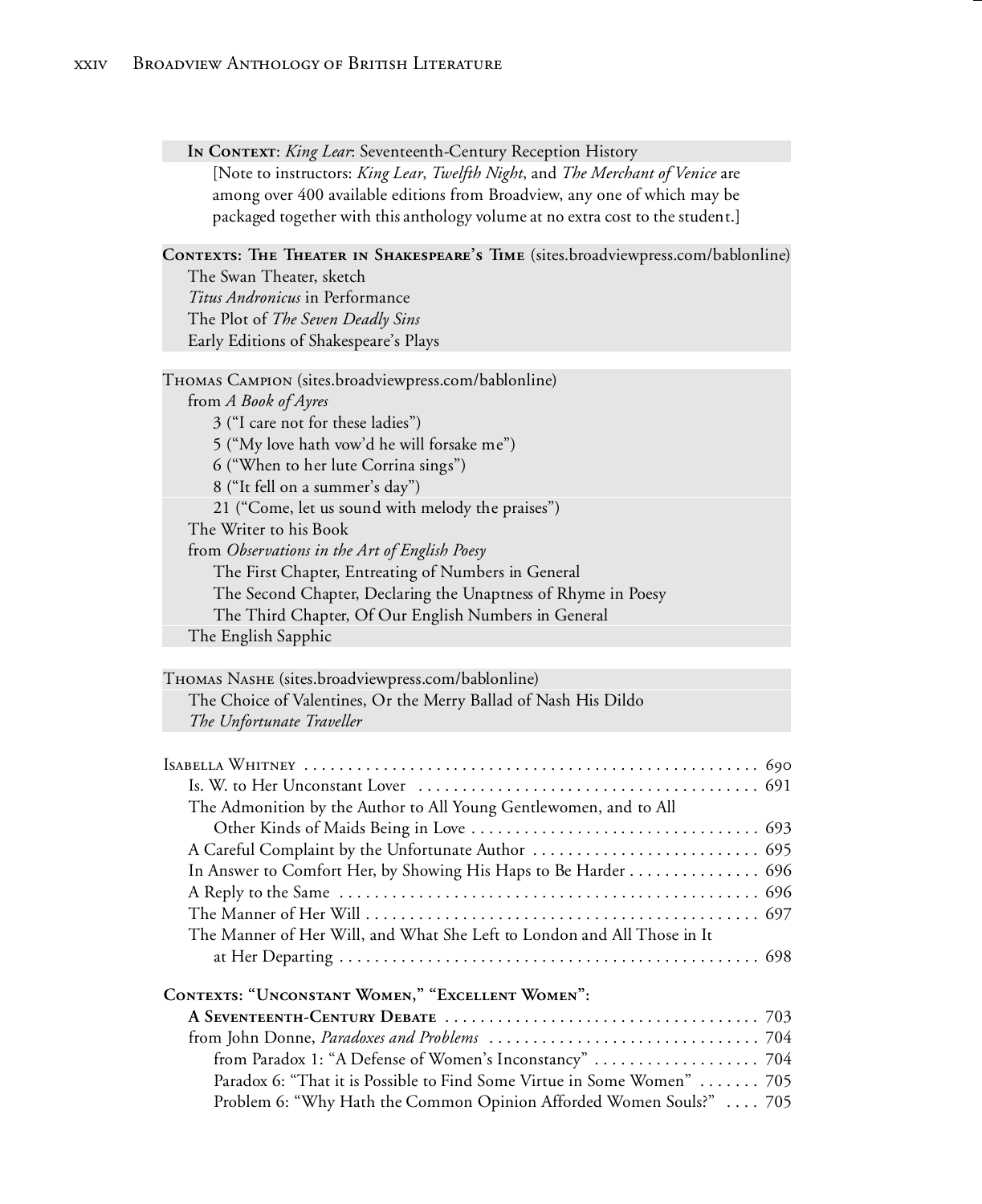| from Joseph Swetnam, The Arraignment of Lewd, Idle, Froward, and Unconstant |  |
|-----------------------------------------------------------------------------|--|
|                                                                             |  |
|                                                                             |  |
|                                                                             |  |
| from Ester Sowernam, Ester Hath Hanged Haman: An Answer to a                |  |
|                                                                             |  |
|                                                                             |  |
|                                                                             |  |
|                                                                             |  |
|                                                                             |  |
|                                                                             |  |
|                                                                             |  |
|                                                                             |  |
|                                                                             |  |
|                                                                             |  |
|                                                                             |  |
|                                                                             |  |
|                                                                             |  |
|                                                                             |  |
|                                                                             |  |
|                                                                             |  |
|                                                                             |  |
|                                                                             |  |
|                                                                             |  |
|                                                                             |  |
|                                                                             |  |
| To the Memory of My Beloved, The Author, Mr. William Shakespeare,           |  |
|                                                                             |  |
|                                                                             |  |
|                                                                             |  |
| To the Immortal Memory and Friendship of That Noble Pair, Sir Lucius Cary   |  |
|                                                                             |  |
|                                                                             |  |
|                                                                             |  |
|                                                                             |  |
| The Masque of Blackness (sites.broadviewpress.com/bablonline)               |  |
|                                                                             |  |
|                                                                             |  |
|                                                                             |  |
|                                                                             |  |
|                                                                             |  |
|                                                                             |  |
|                                                                             |  |
|                                                                             |  |
|                                                                             |  |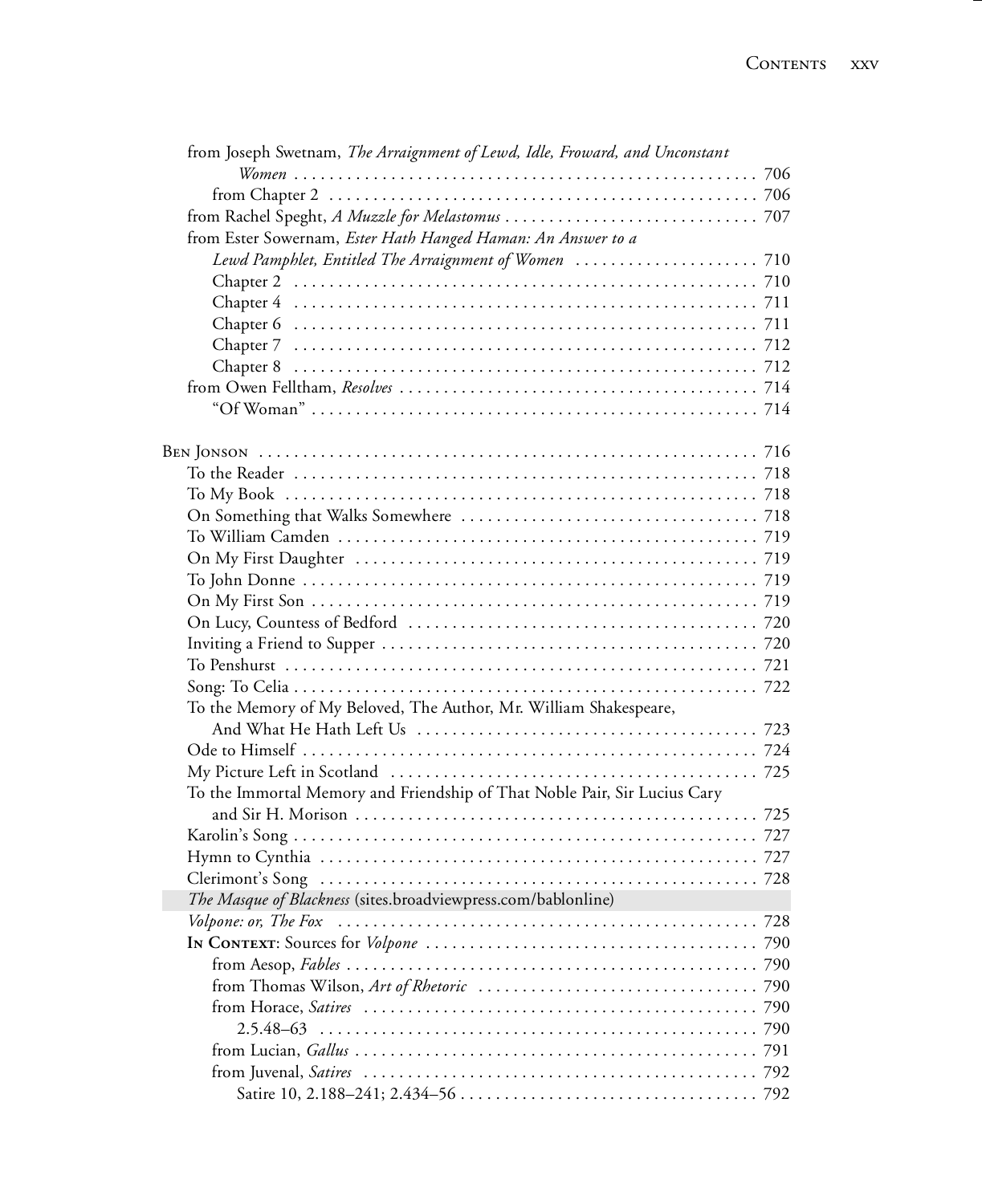| Pleasure Reconciled to Virtue (sites.broadviewpress.com/bablonline) |  |
|---------------------------------------------------------------------|--|
| from Timber, or, Discoveries (sites.broadviewpress.com/bablonline)  |  |
| from Conversations with William Drummond of Hawthornden             |  |
| (sites.broadviewpress.com/bablonline)                               |  |
|                                                                     |  |
|                                                                     |  |
| The Shoemaker's Holiday (sites.broadviewpress.com/bablonline)       |  |
|                                                                     |  |
| Additional Selections from Thomas Dekker's Plague Pamphlets         |  |
| (sites.broadviewpress.com/bablonline)                               |  |
| from "News from Graves-end: Sent to Nobody"                         |  |
|                                                                     |  |
| from "The Raven's Almanac"                                          |  |

THOMAS MIDDLETON AND THOMAS DEKKER (sites.broadviewpress.com/bablonline) *The Roaring Girl*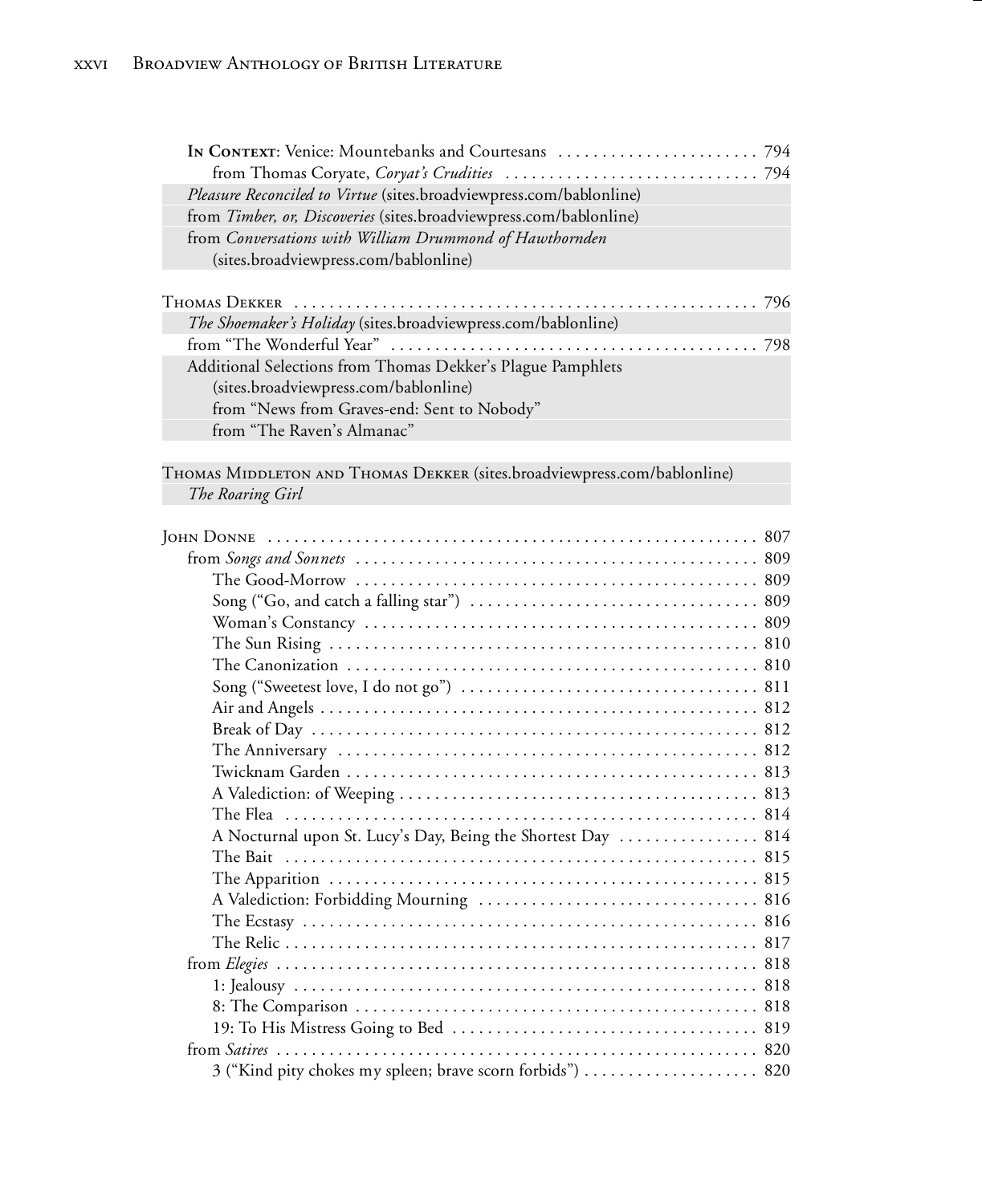| An Anatomy of the World: The First Anniversary  823                     |  |
|-------------------------------------------------------------------------|--|
|                                                                         |  |
|                                                                         |  |
|                                                                         |  |
| 6 ("This is my play's last scene, here heavens appoint")  829           |  |
|                                                                         |  |
|                                                                         |  |
| 10 ("Death be not proud, though some have called thee")  830            |  |
| 13 ("What if this present were the world's last night?")  830           |  |
| 14 ("Batter my heart, three personed God; for you")  832                |  |
| 18 ("Show me, dear Christ, Thy spouse, so bright and clear")  832       |  |
|                                                                         |  |
|                                                                         |  |
|                                                                         |  |
|                                                                         |  |
|                                                                         |  |
|                                                                         |  |
|                                                                         |  |
| THOMAS CORYATE (sites.broadviewpress.com/bablonline)                    |  |
| from Coryat's Crudities                                                 |  |
|                                                                         |  |
| ROBERT BURTON (sites.broadviewpress.com/bablonline)                     |  |
| from The Anatomy of Melancholy                                          |  |
|                                                                         |  |
|                                                                         |  |
|                                                                         |  |
| JOHN SMITH (sites.broadviewpress.com/bablonline)                        |  |
| from The General History of Virginia, New England, and the Summer Isles |  |
| from The Third Book                                                     |  |
| from Chapter 1 [Voyage to Virginia and first weeks there]               |  |
| from Chapter 2: What Happened Till the First Supply                     |  |
| from Chapter 8: Captain Smith's Journey to Pamunkey                     |  |
| from The Fourth Book                                                    |  |
| John Smith's Relation to Queen Anne of Pocahontas                       |  |
| [Smith's Farewell to Virginia]                                          |  |
| from The Sixth Book<br>The Description of New England                   |  |

Wahunsonacock (Powhatan) (sites.broadviewpress.com/bablonline) [Discourse of Peace and War] (from John Smith, *General History of Virginia*) Book 3, Chapter 8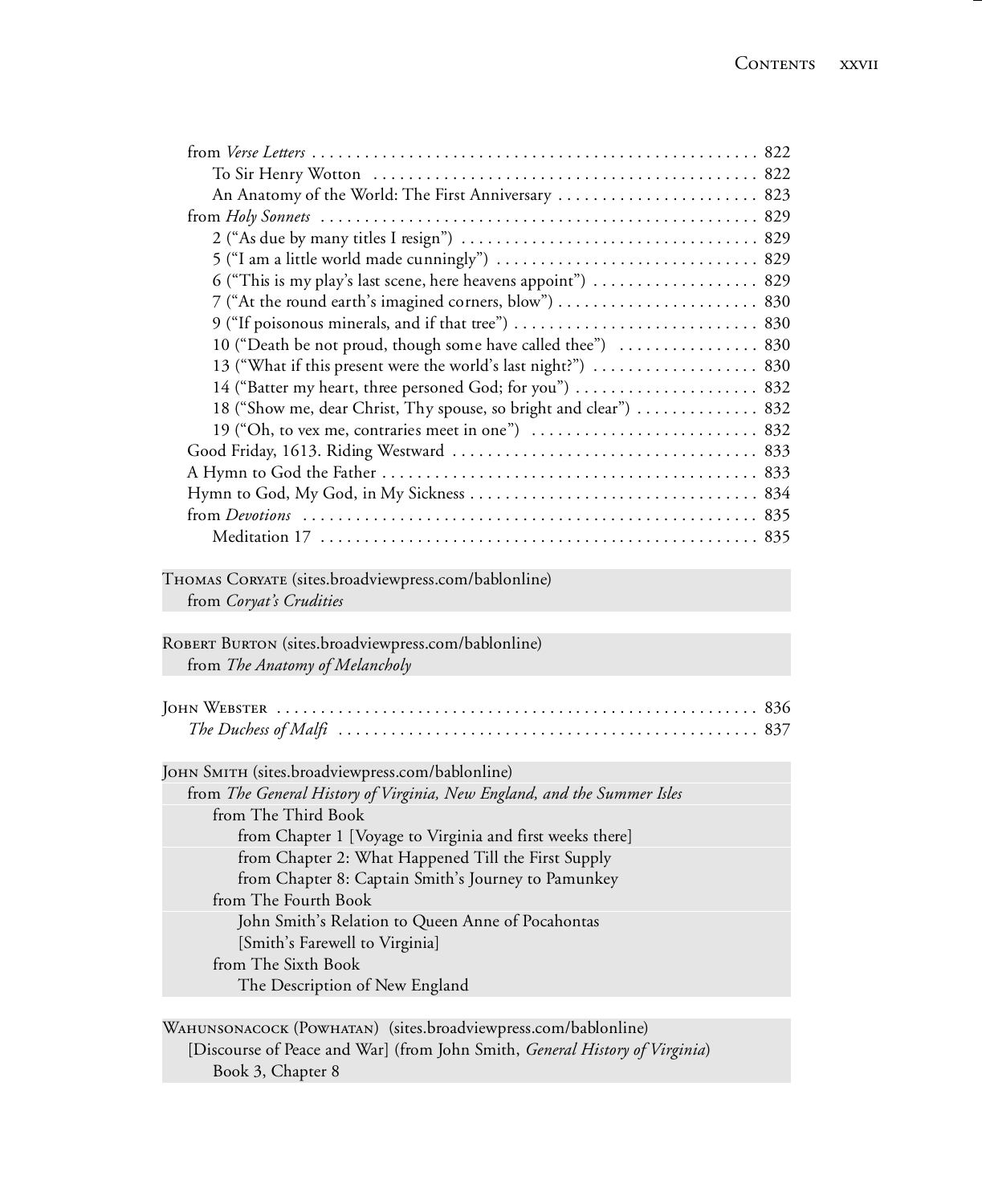ELIZABETH CARY (VISCOUNTESS FALKLAND) (sites.broadviewpress.com/bablonline) from *The Tragedy of Mariam*

[Note to instructors: The complete *Tragedy of Mariam* is among over 400 available editions from Broadview, any one of which may be packaged together with this anthology volume at no extra cost to the student.]

Mary Ward (sites.broadviewpress.com/bablonline) from *Verity Speech* Letter to Nuncio Antonio Albergati In CONTEXT: Enclosure and the Council of Trent from the Decrees of the Council of Trent 25th Session, Chapter 5

| 1 ("When night's black mantle could most darkness prove")  890       |  |
|----------------------------------------------------------------------|--|
| 6 ("My pain, still smothered in my grieved breast")  890             |  |
| 7 ("Love leave to urge, thou know'st thou hast the hand")  891       |  |
| 13 ("Dear, famish not what you your self gave food")  891            |  |
|                                                                      |  |
| 15 ("Truly poor Night thou welcome art to me")  891                  |  |
|                                                                      |  |
| 23 ("When every one to pleasing pastime hies")  892                  |  |
| 35 ("False hope which feeds but to destroy, and spill")  892         |  |
|                                                                      |  |
|                                                                      |  |
| 77 ("In this strange labyrinth how shall I turn?")  892              |  |
|                                                                      |  |
| 79 ("His flames are joys, his bands true lovers' might")  893        |  |
|                                                                      |  |
| 81 ("And burn, yet burning you will love the smart")  893            |  |
| 82 ("He may our prophet, and our tutor prove")  893                  |  |
| 83 ("How blest be they, then, who his favours prove")  894           |  |
| 84 ("He that shuns love, doth love himself the less")  894           |  |
| 85 ("But where they may return with honour's grace")  894            |  |
|                                                                      |  |
| 87 ("Unprofitably pleasing, and unsound")  894                       |  |
|                                                                      |  |
| 89 ("Free from all fogs, but shining fair, and clear")  895          |  |
| 90 ("Except my heart, which you bestowed before")  895               |  |
| Railing Rhymes Returned upon the Author by Mistress Mary Wroth  895  |  |
| In CONTEXT: The Occasion of "Railing Rhymes"  896                    |  |
| Edward Denny, Baron of Waltham, "To Pamphilia from the Father-in-Law |  |
|                                                                      |  |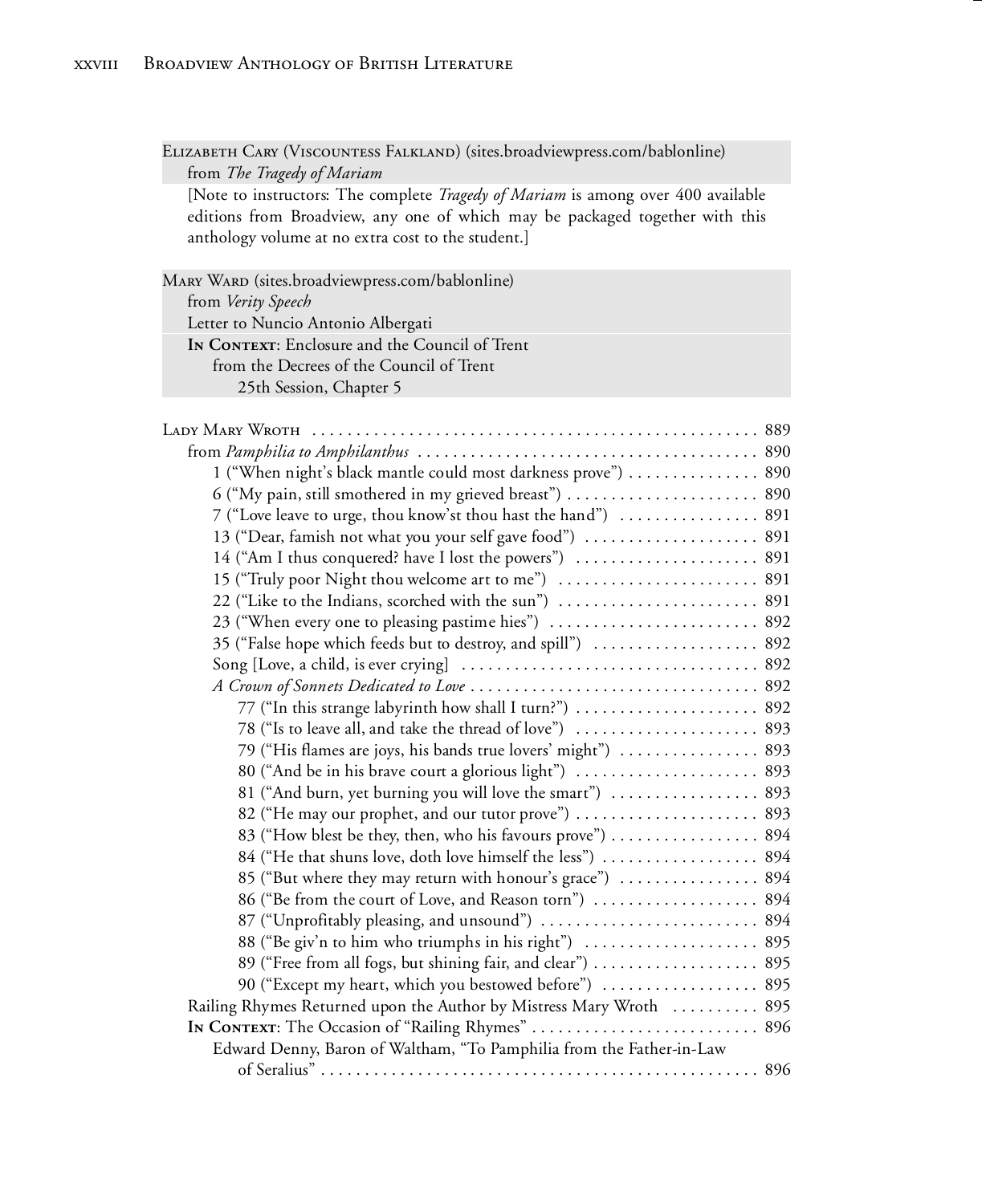| from Leviathan; Or the Matter, Form, & Power of a Commonwealth,                            |
|--------------------------------------------------------------------------------------------|
|                                                                                            |
|                                                                                            |
| Chapter 13: Of the Natural Condition of Mankind as Concerning Their                        |
|                                                                                            |
| JOHN WINTHROP (sites.broadviewpress.com/bablonline)                                        |
| A Model of Christian Charity                                                               |
| WILLIAM BRADFORD (sites.broadviewpress.com/bablonline)                                     |
| from Of Plymouth Plantation                                                                |
|                                                                                            |
| CONTEXTS: GOVERNANCE, OBEDIENCE, DOMINION (sites.broadviewpress.com/bablonline)            |
| from The Distaff Gospels                                                                   |
| from The Gospel of Dame Ysengrine du Glay                                                  |
| from Thomas Elyot, The Book Named The Governor                                             |
| from Part 1: The signification of a public weal, and why it is called in Latin Respublica  |
| from Part 2: That one sovereign governor ought to be in a public weal,                     |
| and what damage hath happened by lacking one sovereign governor                            |
| from Henry VIII and Thomas Cromwell, Acts Presented to Parliament                          |
| from the Preamble to the Act in Restraint of Appeals, 1533                                 |
| from The Act of Supremacy (1534)                                                           |
| from John Ponet, A Short Treatise of Political Power                                       |
| from Richard Hooker, Of the Laws of Ecclesiastical Polity                                  |
| Images of Elizabethan Authority                                                            |
| from James I (James VI of Scotland), The True Law of Free Monarchies                       |
| from Robert Filmer, Observations Concerning the Original of Government,                    |
| Upon Mr. Hobbes's Leviathan, etc.                                                          |
| from Margaret Fell, "Women's Speaking Justified, Proved, and Allowed of by the Scriptures" |
|                                                                                            |

Anne Clifford (sites.broadviewpress.com/bablonline)

from *The Knole Diary* 1603 1616 (May) 1617 (January)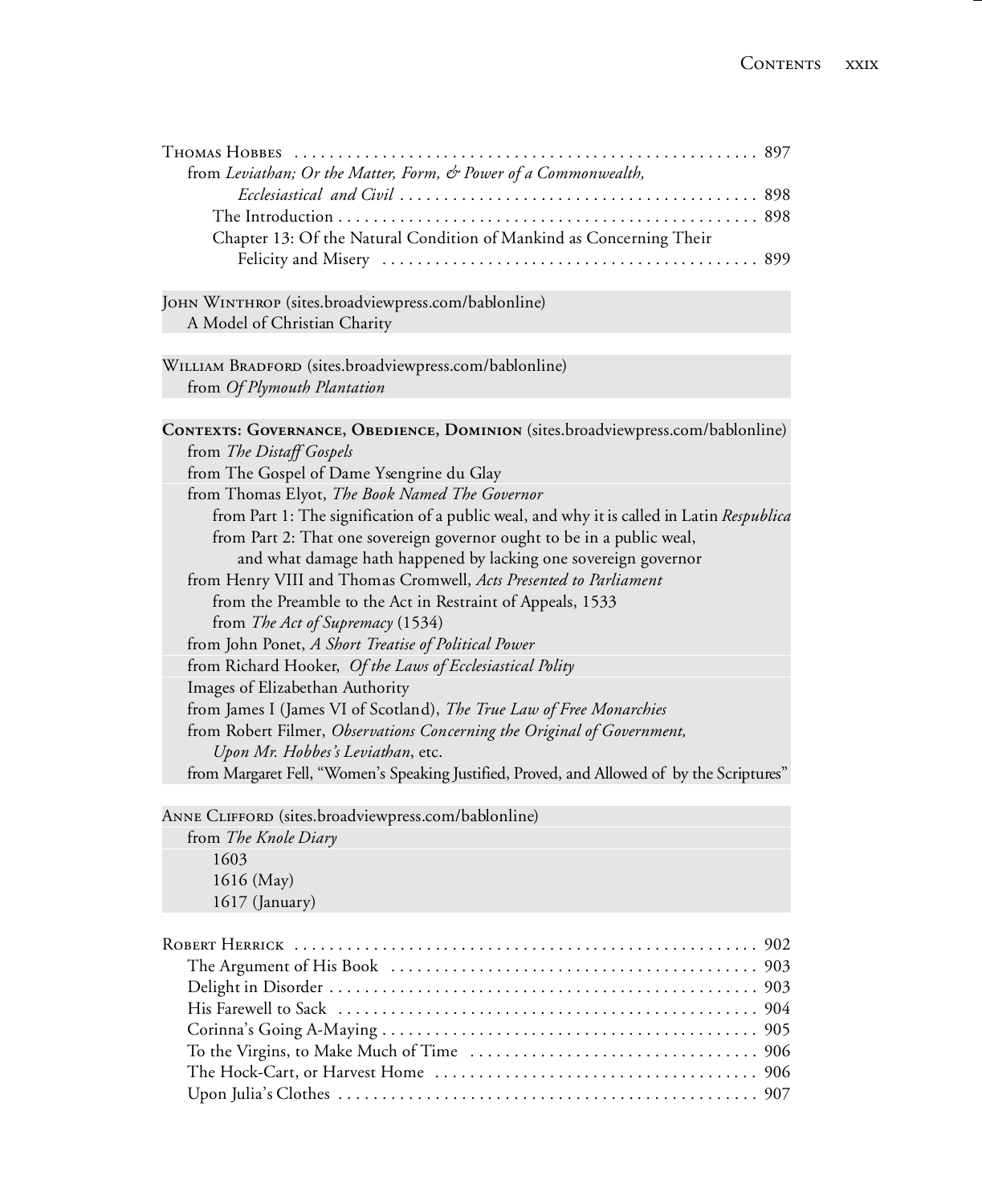| from A Priest to the Temple, or The Country Parson (sites.broadviewpress.com/bablonline) |
|------------------------------------------------------------------------------------------|

Thomas Browne (sites.broadviewpress.com/bablonline) from *Religio Medici*

Roger Williams (sites.broadviewpress.com/bablonline) from *A Key into the Language of America* Chapter 16: Of the Earth, and the fruits thereof Chapter 20: Of their nakedness and clothing Chapter 21: Of their religion, the soul, etc. Chapter 23: Of marriage Chapter 29: Of their war, etc. from *The Bloody Tenet of Persecution* A Letter to the Town of Providence Testimony of Roger Williams relative to his first coming into the Narragansett country

Anne Bradstreet (sites.broadviewpress.com/bablonline)

Prologue

An Elegy Upon that Honourable and Renowned Knight, Sir Philip Sidney, who was ultimately slain at the Seige of Zutphen, Anno 1586 Contemplations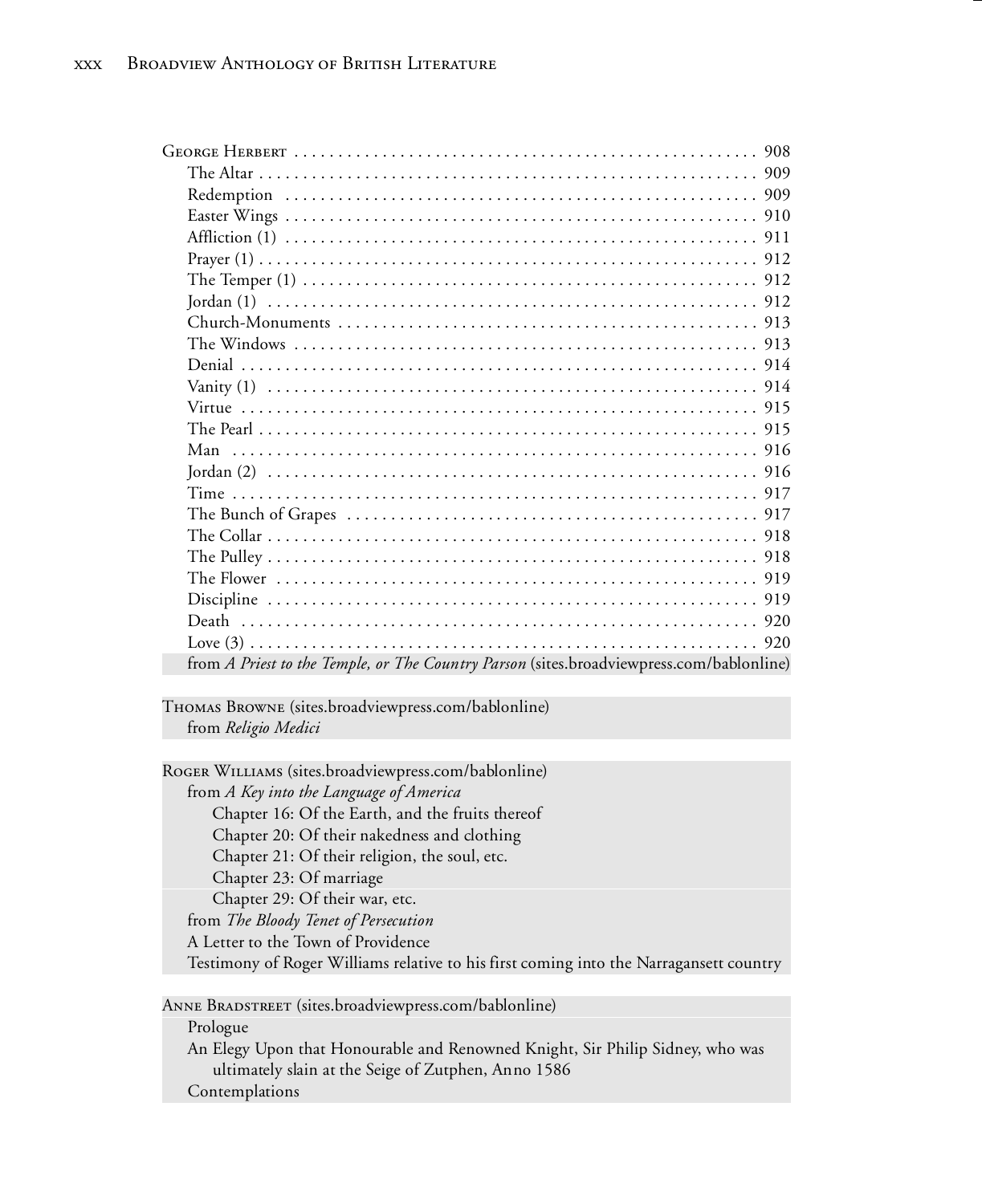| The Author to Her Book                                                            |
|-----------------------------------------------------------------------------------|
| Before the Birth of One of Her Children                                           |
| To My Dear and Loving Husband                                                     |
| A Letter to Her Husband, Absent upon Public Employment                            |
| In Memory of My Dear Grand-Child, Elizabeth Bradstreet, Who Deceased August, 1665 |
| Being a Year and Half Old                                                         |
| In Memory of My Dear Grand-Child Anne Bradstreet, Who Deceased                    |
| June 20, 1669, Being Three Years and Seven Months Old                             |
| On My Dear Grand-Child Simon Bradstreet, Who Died on 16 November, 1669,           |
| Being but a Month and One Day Old                                                 |
| Some Verses upon the Burning of Our House July 10th, 1666                         |
| from Meditations Divine and Moral                                                 |
|                                                                                   |
|                                                                                   |
|                                                                                   |
|                                                                                   |
|                                                                                   |
|                                                                                   |
|                                                                                   |
|                                                                                   |
|                                                                                   |
|                                                                                   |
|                                                                                   |
|                                                                                   |
| An Horatian Ode upon Cromwell's Return from Ireland  931                          |
|                                                                                   |
|                                                                                   |
|                                                                                   |
|                                                                                   |
|                                                                                   |
| The Four Principal Figured Atoms Make the Four Elements, as Square, Round,        |
|                                                                                   |
|                                                                                   |
|                                                                                   |
|                                                                                   |
|                                                                                   |
|                                                                                   |
|                                                                                   |
| A Dialogue between an Oak, and a Man Cutting Him Down  940                        |
|                                                                                   |
|                                                                                   |
|                                                                                   |
|                                                                                   |
|                                                                                   |
|                                                                                   |

**In Context**: Lucretius and Atomism (sites.broadviewpress.com/bablonline)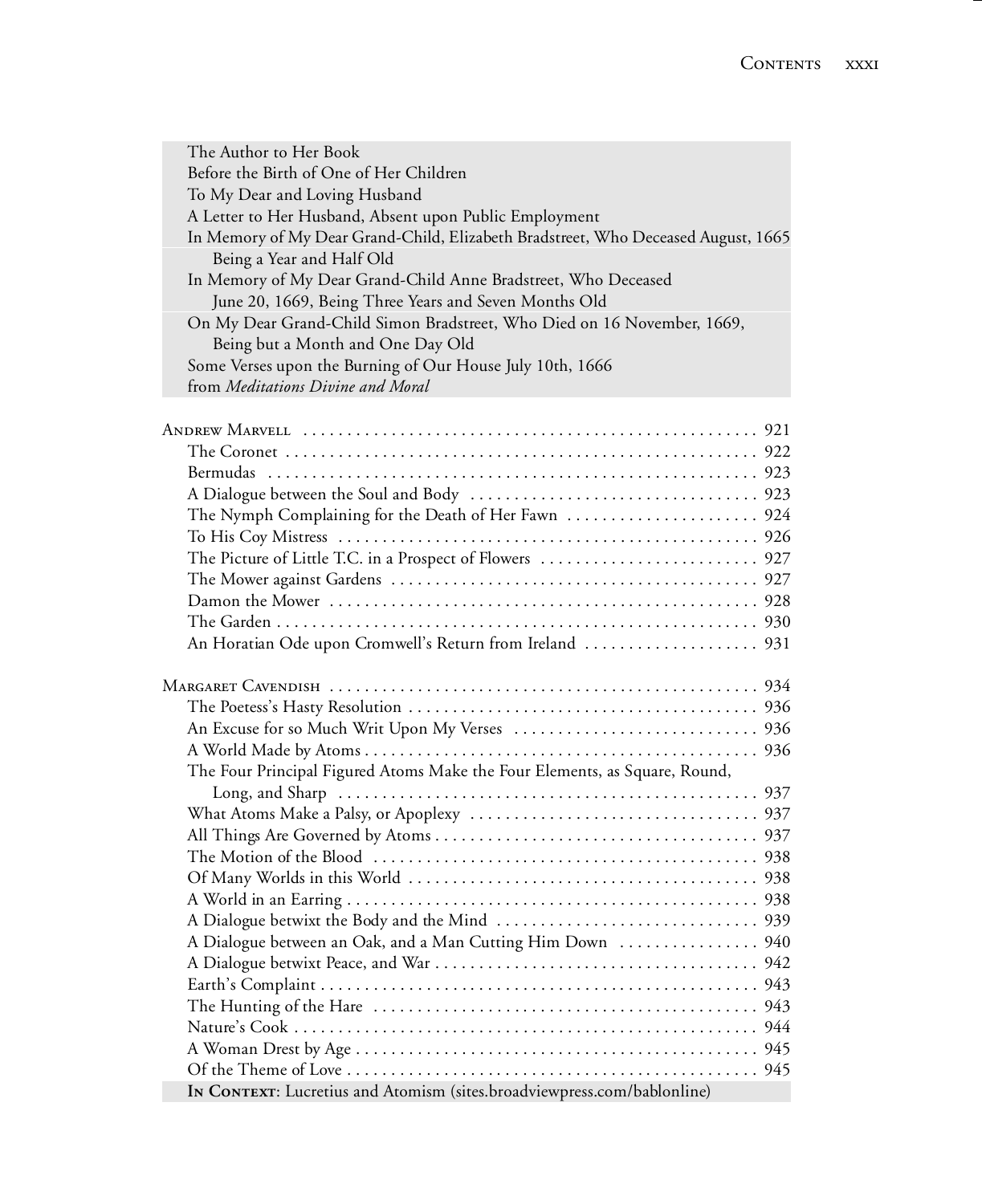| from Lucretius, On the Nature of Things                              |  |
|----------------------------------------------------------------------|--|
| from Book 1                                                          |  |
| from Book 2                                                          |  |
|                                                                      |  |
|                                                                      |  |
|                                                                      |  |
|                                                                      |  |
|                                                                      |  |
|                                                                      |  |
|                                                                      |  |
| On the Death of My First and Dearest Child, Hector Philips  950      |  |
|                                                                      |  |
|                                                                      |  |
|                                                                      |  |
|                                                                      |  |
|                                                                      |  |
|                                                                      |  |
| An Elegy upon the Death of the Dean of Paul's, Dr. John Donne  953   |  |
|                                                                      |  |
|                                                                      |  |
|                                                                      |  |
|                                                                      |  |
|                                                                      |  |
|                                                                      |  |
|                                                                      |  |
|                                                                      |  |
|                                                                      |  |
|                                                                      |  |
|                                                                      |  |
|                                                                      |  |
|                                                                      |  |
|                                                                      |  |
|                                                                      |  |
|                                                                      |  |
|                                                                      |  |
|                                                                      |  |
|                                                                      |  |
|                                                                      |  |
|                                                                      |  |
|                                                                      |  |
|                                                                      |  |
|                                                                      |  |
| IZAAK WALTON (sites.broadviewpress.com/bablonline)                   |  |
| The Compleat Angler, or, The Contemplative Man's Recreation          |  |
| Chapter 1: A Conference betwixt an Angler, a Falconer, and a Hunter, |  |
| each Commending His Recreation                                       |  |
|                                                                      |  |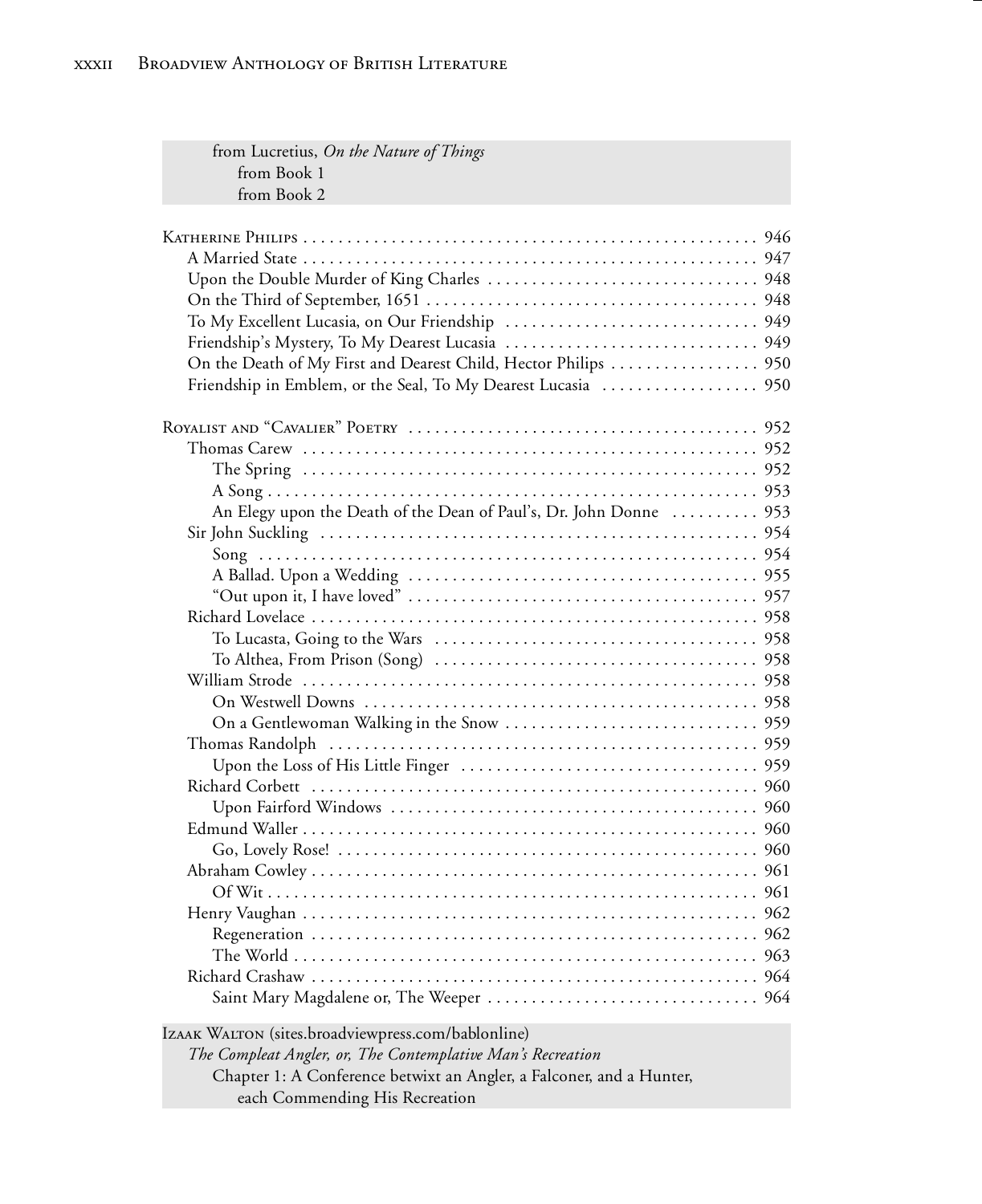| 23 ("Methought I saw my late espoused saint")  981                           |
|------------------------------------------------------------------------------|
| from Areopagitica: A Speech of Mr. John Milton for the Liberty of Unlicensed |
|                                                                              |
|                                                                              |
|                                                                              |
|                                                                              |
|                                                                              |
|                                                                              |
|                                                                              |
|                                                                              |
|                                                                              |
|                                                                              |
|                                                                              |
|                                                                              |
|                                                                              |
|                                                                              |
|                                                                              |
|                                                                              |
|                                                                              |
|                                                                              |
|                                                                              |
|                                                                              |
|                                                                              |
|                                                                              |
|                                                                              |
|                                                                              |
|                                                                              |
|                                                                              |
|                                                                              |
| IN CONTEXT: The Biblical Version of the Samson Story  1108                   |
|                                                                              |
| CONTEXTS: LEVELLERS, DIGGERS, RANTERS, AND COVENANTERS  1113                 |
|                                                                              |
| The Putney Debates (sites.broadviewpress.com/bablonline)                     |
|                                                                              |